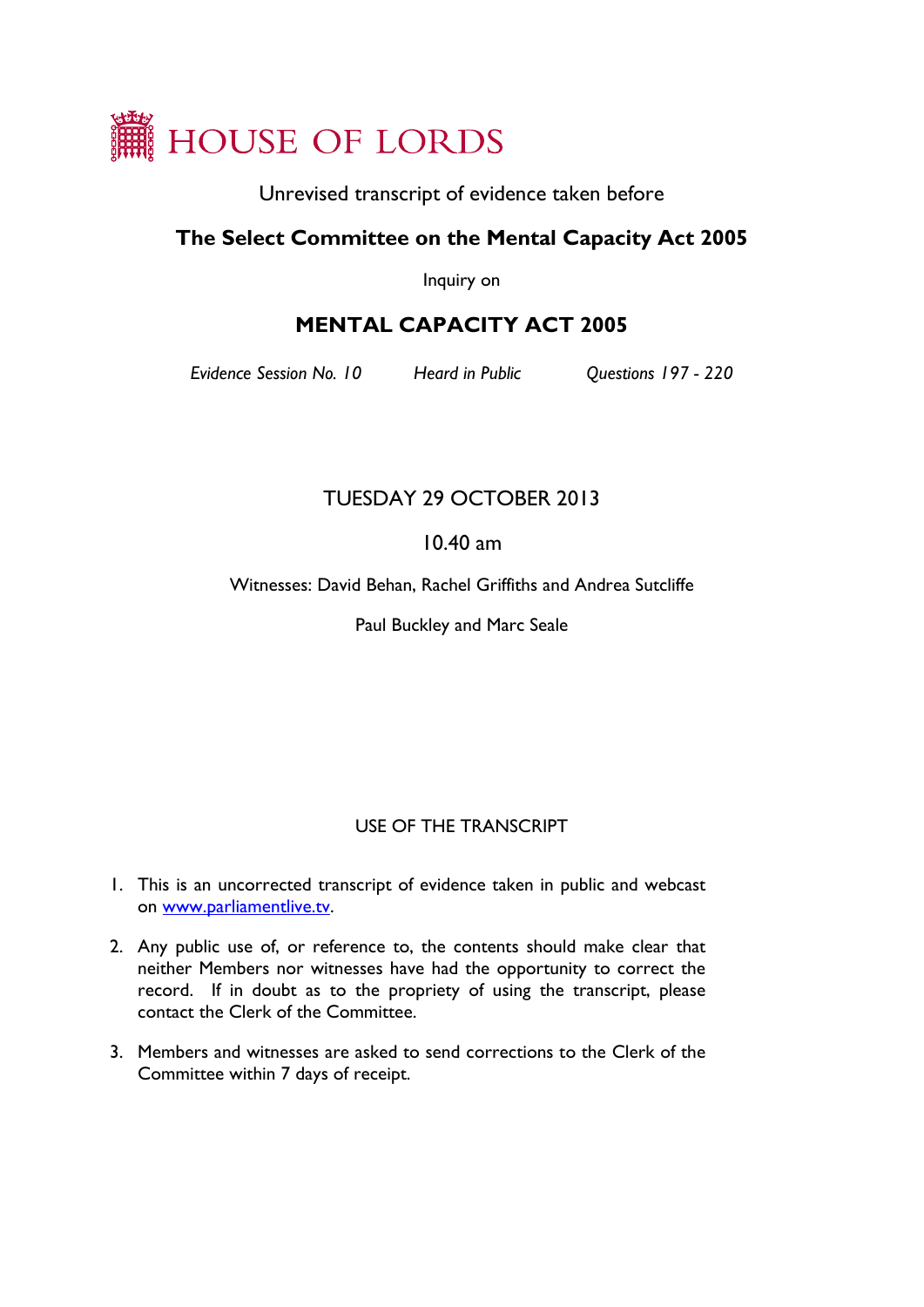Members present

Lord Hardie (Chairman) Lord Turnberg Baroness Andrews Baroness McIntosh of Hudnall Baroness Barker Baroness Hollins Lord Swinfen Lord Alderdice Baroness Shephard of Northwold Lord Faulks

#### **Examination of Witnesses**

 $\overline{\phantom{a}}$ 

**David Behan**, Chief Executive, Care Quality Commission, **Rachel Griffiths**, Mental Capacity Act Policy Manager, Care Quality Commission, and **Andrea Sutcliffe**, Chief Inspector of Adult Social Care, Care Quality Commission

**Q197 The Chairman:** Good morning and welcome to this evidence session. I am sorry we are a few minutes late in starting your evidence. Could I just remind you that the evidence is recorded and transcribed?

Could I start by asking how the Mental Capacity Act features in the delivery of your functions? How do you relate to others with regulatory or inspection functions with regard to the Act?

*David Behan:* Thank you, Chair. I am delighted to be here to assist you in your review. I am joined by Andrea Sutcliffe, who has just joined us as Chief Inspector of Adult Social Care, and Rachel Griffiths, who is occupying a post in mental capacity, so we are building our capacity in relation to this work. Any questions that are too difficult for me, Chair, I am going to pass on to my colleagues and they will be able to answer them, I am sure.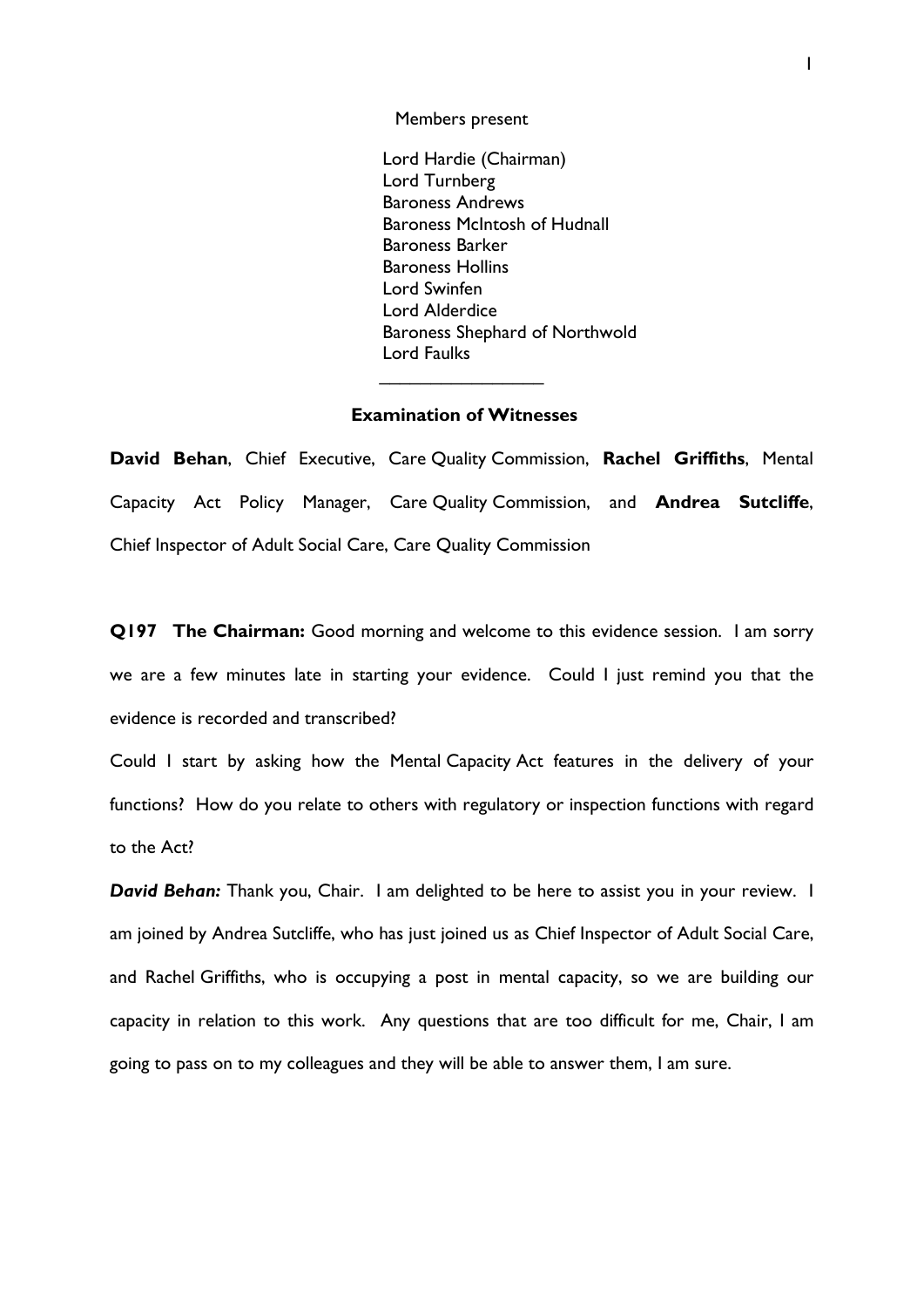To come to your question, we have an important role. Our purpose is to make sure that health and care services provide people with safe, effective, compassionate, high-quality care. We do that so services can improve; we encourage services to improve.

Within that, our responsibilities under the mental capacity legislation are to monitor the implementation and delivery of that legislation. We do that through the inspections we undertake and, as part of our inspections, we assess how far services are using the mental capacity legislation—particularly in relation to the ability of people to consent to treatment. We will do that whether it is in hospitals, private hospitals, community hospitals, or care homes and in domiciliary care.

### **The Chairman:** How effective do you think the monitoring is?

*David Behan:* This is a new responsibility for us. We have taken this on board and if you look at our Annual Report you will see that, from 2010-11 to 2011-12, there was much more take-up of the mental capacity legislation across services. That report flagged up the variability in the degree of knowledge of the mental capacity legislation. The great variability in that knowledge will impact upon the quality of practice, and our monitoring has identified that variability. We made a number of important recommendations to commissioners and providers of care in our Annual Report last year, which said there is more to be done to ensure people understand the legislation.

In my view, this is less about understanding the legislation and more about understanding what good practice is. In CQC, we are of the view that the issue is about what is best practice—particularly for people who might not have capacity. How do you work with people without capacity? How do you work with those people as individuals, but also their families and their carers, who will have a good degree of knowledge and can be of assistance in arriving at decisions?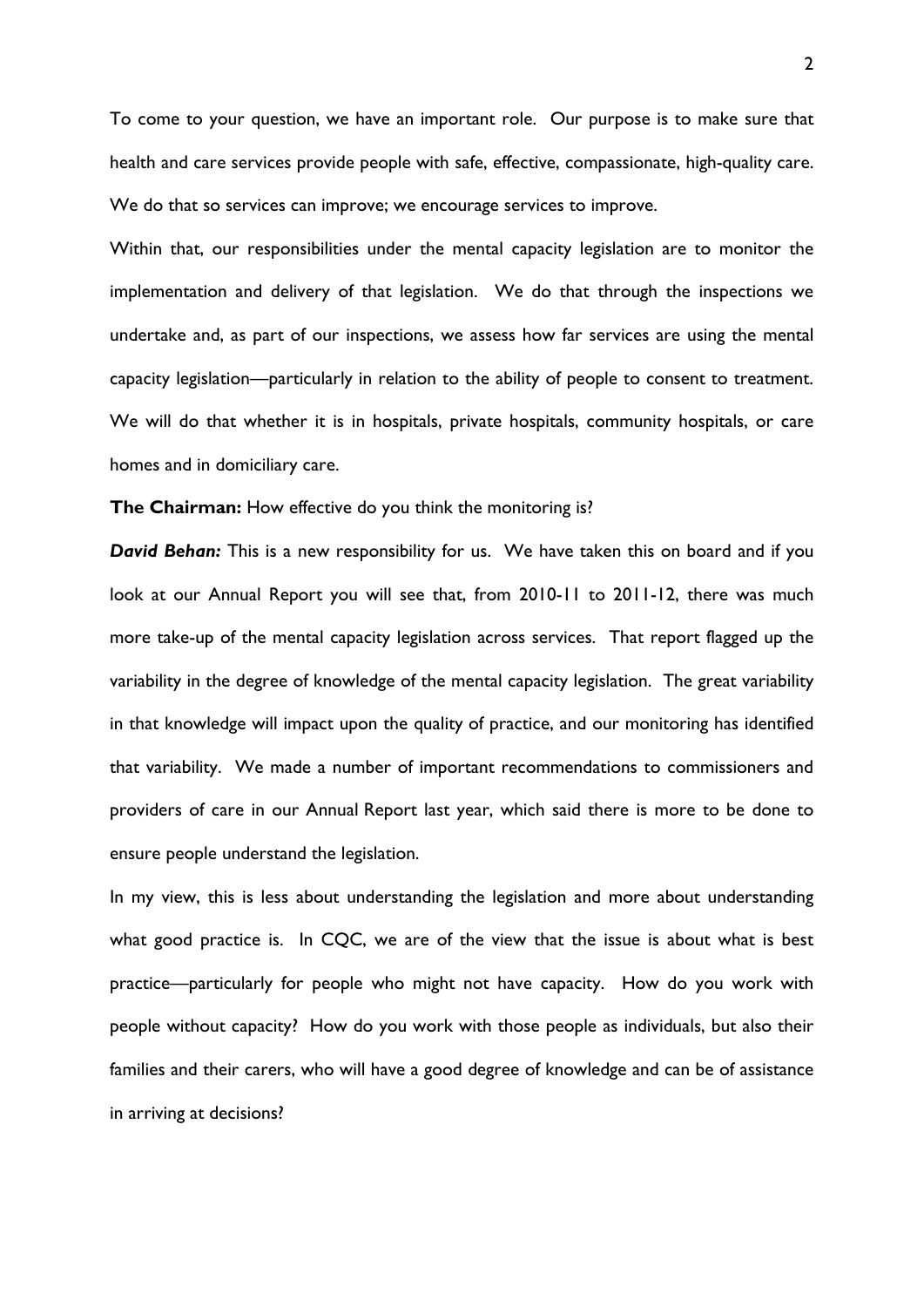An overemphasis on the legislation detracts from a debate about what best practice is. We see that through our work. If I am being brutally honest, Chair, my own staff reflects this variability in knowledge. The knowledge that some of our own inspectors have is variable. When they are out inspecting services, how they use that knowledge to inform their assessments and, ultimately, their judgments is a key issue. Rachel's post is a deliberate part of our strategy to up our game—if I may use the phrase—in relation to mental capacity.

We are busy carrying out a pretty fundamental root-and-branch review of the way that we inspect health and care services. We are building in mental capacity and the practice we would want to see in the way that we are redesigning our methodologies.

In essence, we are asking five questions of all services. Are services safe? Are services effective? Are services caring? Are services responsive and meeting the needs of the people they are there to serve? Fifthly, are those services well led? What is the culture of the organisations?

Our view is that mental capacity and the practice around mental capacity needs to be a feature of all five of those significant questions. As we build our new methodologies, we will ensure that mental capacity is built into the way that we conduct our inspections—whether of hospital services, community healthcare services or, indeed, adult social care services—so that we can give a view about how well people are served by the way those decisions are made about their care and treatment. For those people who are not able to consent, we will assess how they are engaged, i.e. how practitioners go about engaging them and making the appropriate assessments and judgments to support people.

**Q198 The Chairman:** Your submission states that you would welcome discussion with professional regulators to explore whether it would be appropriate for them to become more active in the regulation of the Mental Capacity Act. What discussions have you had to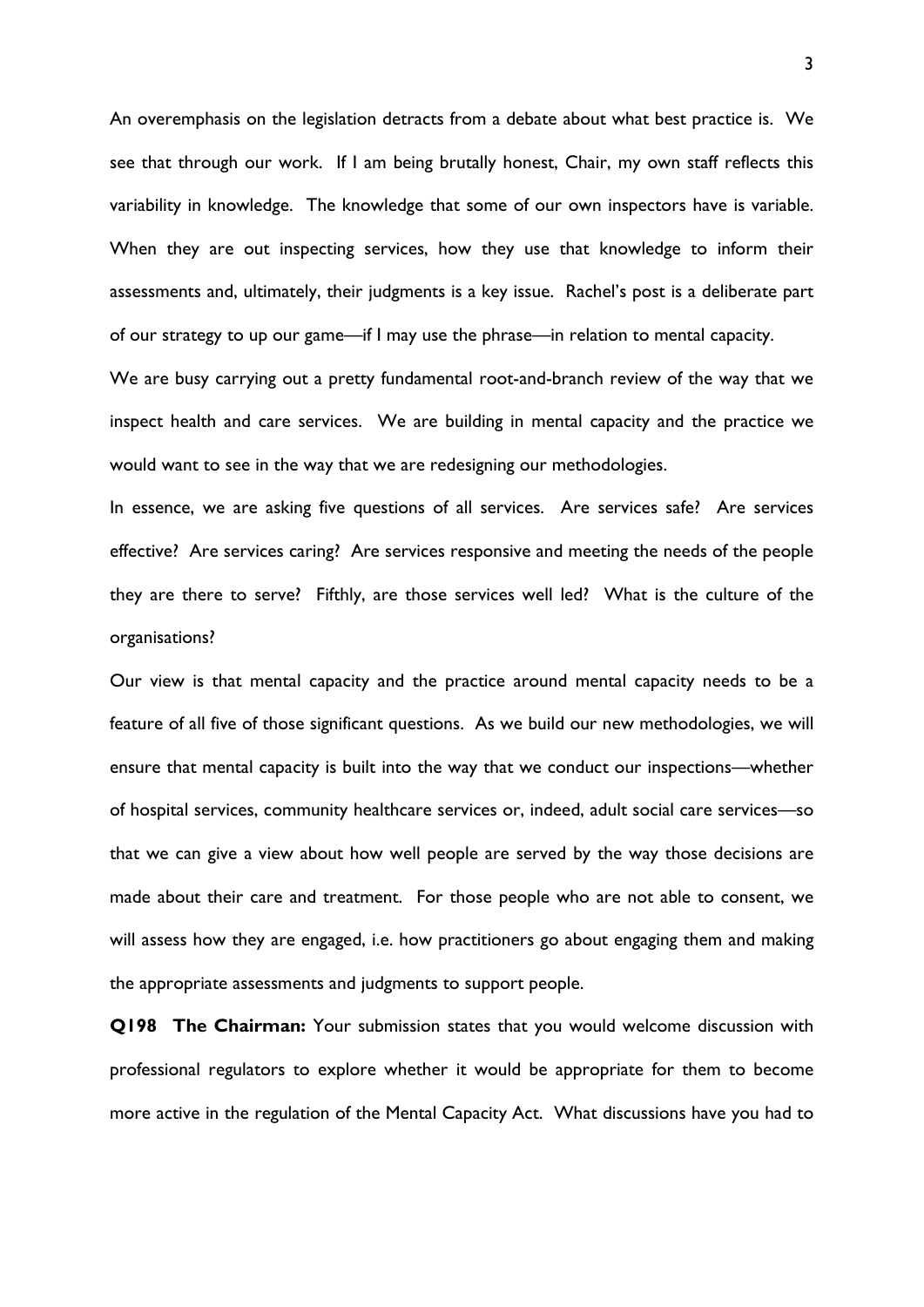date with such organisations? How do you ensure that issues do not fall between two stools, as it were?

*David Behan:* This is a highly appropriate question. We have had this issue about what the interface is between us as a quality regulator and professional regulators—not just on mental capacity, but much more generally. We have a pretty extensive programme of developing memoranda of understanding with our professional regulator colleagues. We have recently signed and completed an MOU with the General Medical Council and, indeed, published some practice guidance, which goes into some quite granular detail in terms of, "If you find this set of circumstances, this is what you should do and this is who you should contact." This works for both GMC staff and CQC staff. We are beginning to complete this programme of developing memoranda of understanding. A number already exist and we are reviewing those as we change our methodologies to ensure they are built into the way we operate with our professional regulator colleagues. The Department of Health have convened the Mental Capacity Act Steering Group and we are a member of that—as are the professional regulators.

There is also an important dimension to this, Chair, in relation to the emphasis that this is a professional and practice responsibility. Earlier, I referred to an overreliance on lawyers in relation to mental capacity. We have given too much to the lawyers and not enough to what the best professional practice is. I am certainly looking for the professional associations and regulators to take some lead in relation to this to debunk the complexity. I begin too many conversations about mental capacity with people saying, "This is too complicated." This is essentially about how you engage with people to ascertain their wishes about how they would like to be treated, whether you do that up front, before people lose the ability to consent, or where people are beginning to lose that ability, by working with them.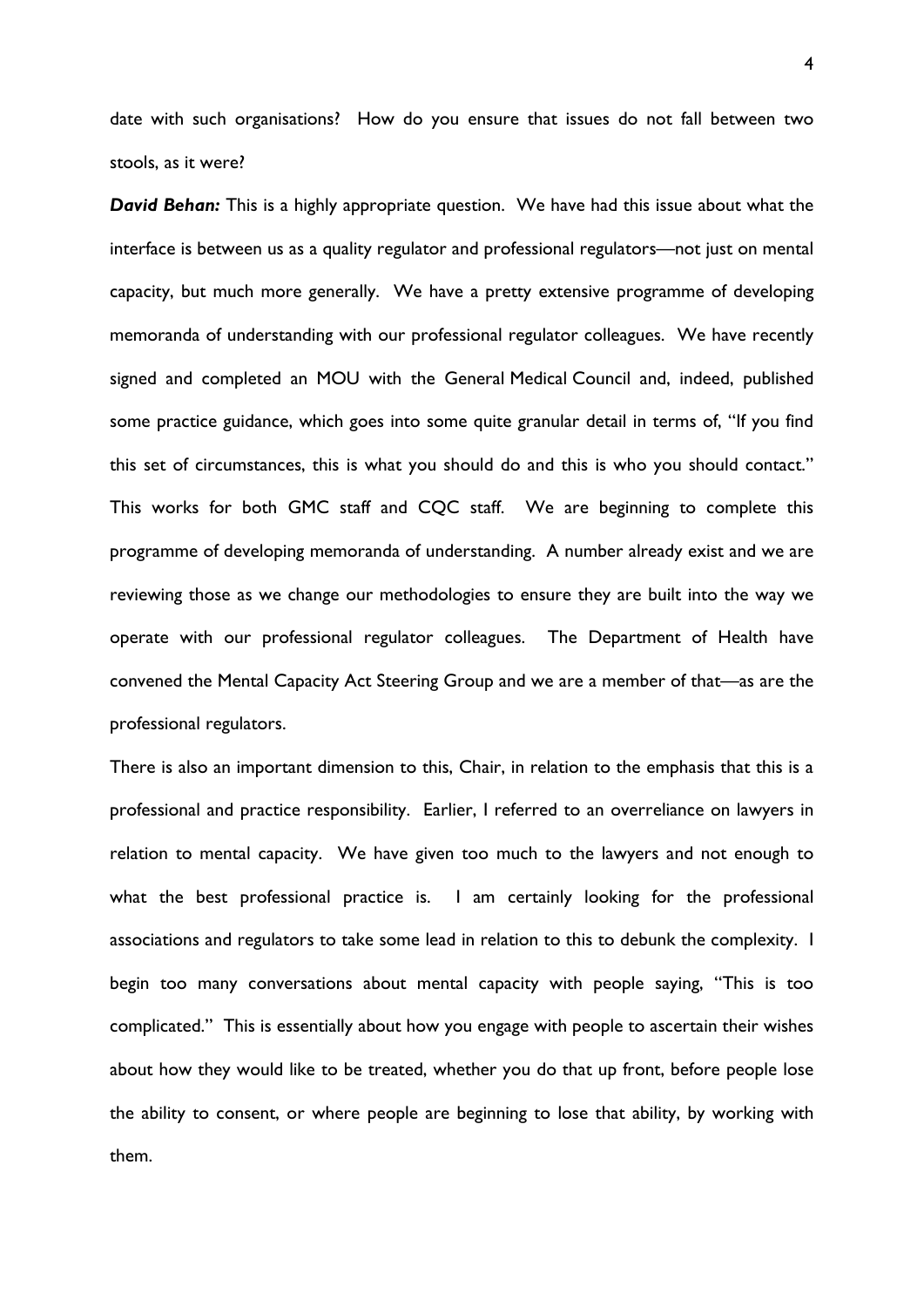Without wanting to digress, Chair, I trained to be a social worker in the very early 1970s. One of the key principles of social casework was client self-determination. It was about asking people what they wanted and working with them to work that out. Somehow, in the 1980s and 1990s this stuff has been forgotten and we need to return to it. This is essentially not just about social work colleagues but how clinicians—there are some on your Committee—work with people who are losing capacity, or before that point, and how other professionals working in health and care can work to support appropriate decision-making about appropriate care and treatment.

**Q199 Baroness Andrews:** It is very interesting to hear you talk about your new inspection regimes in this context, because you say in your evidence you do not inspect against the five principles that underpin the Act. To an extent, they were the principles that expressed a real culture change—and the aspiration of that culture change. I wanted to be clear about this: as you approach your new inspection regime, do you think you can address those principles? Do you think that can in fact bring a culture change? I agree with everything you have said about practice; however, is that going to be part of the methodology?

**David Behan:** I do think that is the case, Baroness Andrews. We literally said—it was a very literal statement—we do not use those five principles. However, we are attempting to judge the quality of a person's experience in receiving health and care services. We have been quite rightly criticised for having a pretty mechanistic approach to inspection where we have inspected against those key standards. The phrase used was that we have had a tick-box approach to inspection. Some staff would find that judgment a trifle hard. Nevertheless, over the past few years we have had an approach to inspection based on compliance with standards. What we are signalling in our change is that we want to move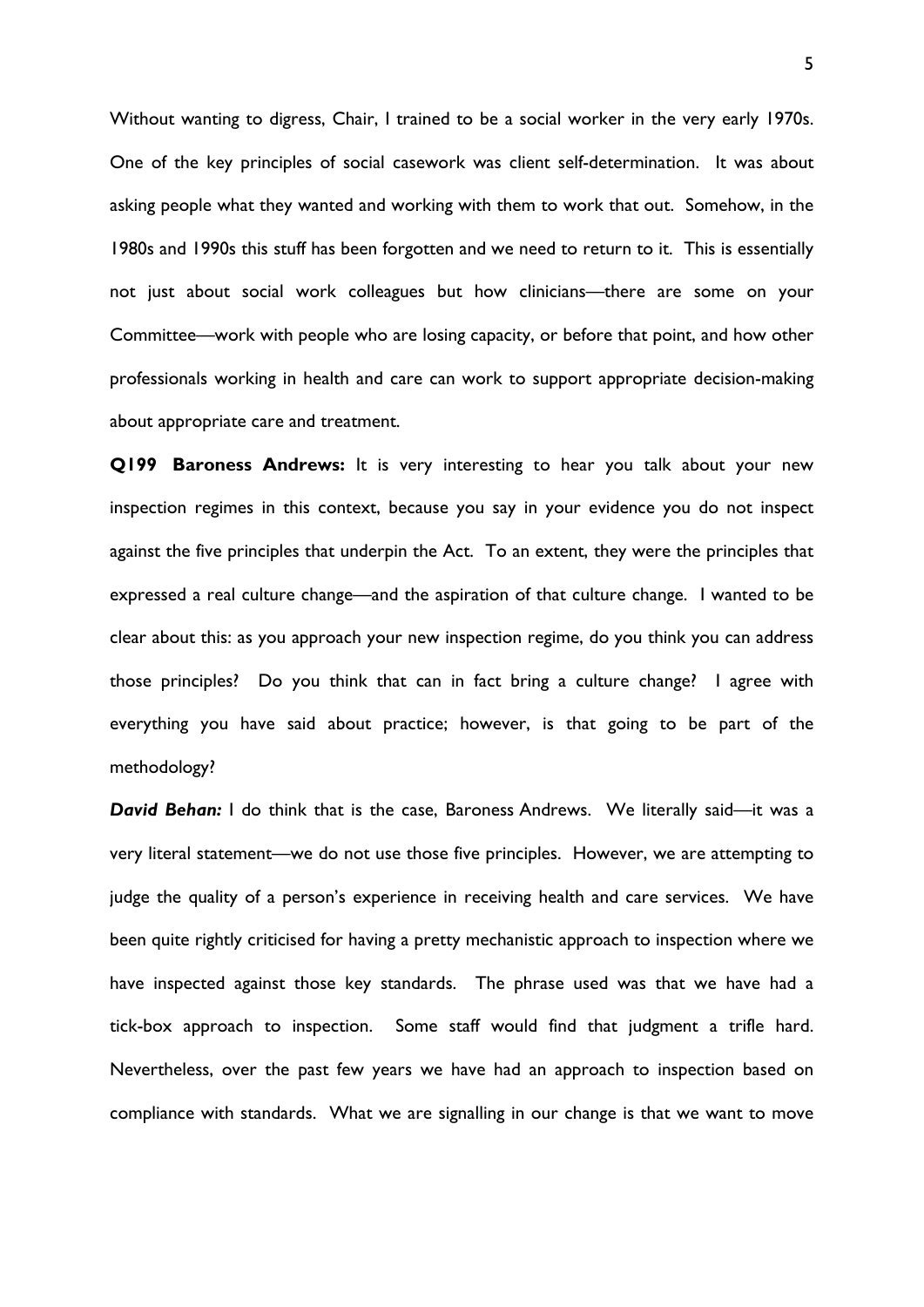away from an inspection system that is based on compliance with standards, to one that is much more about the judgment of the quality of people's experience of services.

The point I was trying to land about practice is that one of the key elements of good professional practice—Robert Francis highlighted this in his own report—is the importance of listening to people and engaging with them. Once you have listened to them, acting on what they have said is important; it is not just about listening; it is about doing something once they have said it. To use different language, it could be described as care that is personalised. It is built around the individual. If you have care that is personalised around individuals—that listens to them and then acts on that—you will promote people's human rights. The best way to promote people's human rights is to have personalised care: not to treat everybody the same, but to treat everybody as individuals.

Personalised care should be the model. I do not mean that people get personalised budgets, but that care is personalised. If I live in a care home and I have never eaten cheese, then personalisation is making sure that I do not get cheese sandwiches at teatime. Some of these are quite simple things; they are not great big complicated issues. Our job is to assess whether that care is meeting people's needs and looking at those kinds of issues. Our question about whether services are caring is essentially designed to get at whether people with capacity or without capacity are receiving care that is personalised, which promotes their human rights.

You do not need a lawyer to do that; you need professionals who know how to assess capacity and who, after having assessed capacity, can then put together care plans that identify how somebody's care is going to be promoted. If we go into services and we do not see care plans, alarm bells will be ringing, because I will be thinking, "How are you going to promote people's best interests if you do not have a proper assessment and a good plan in place?"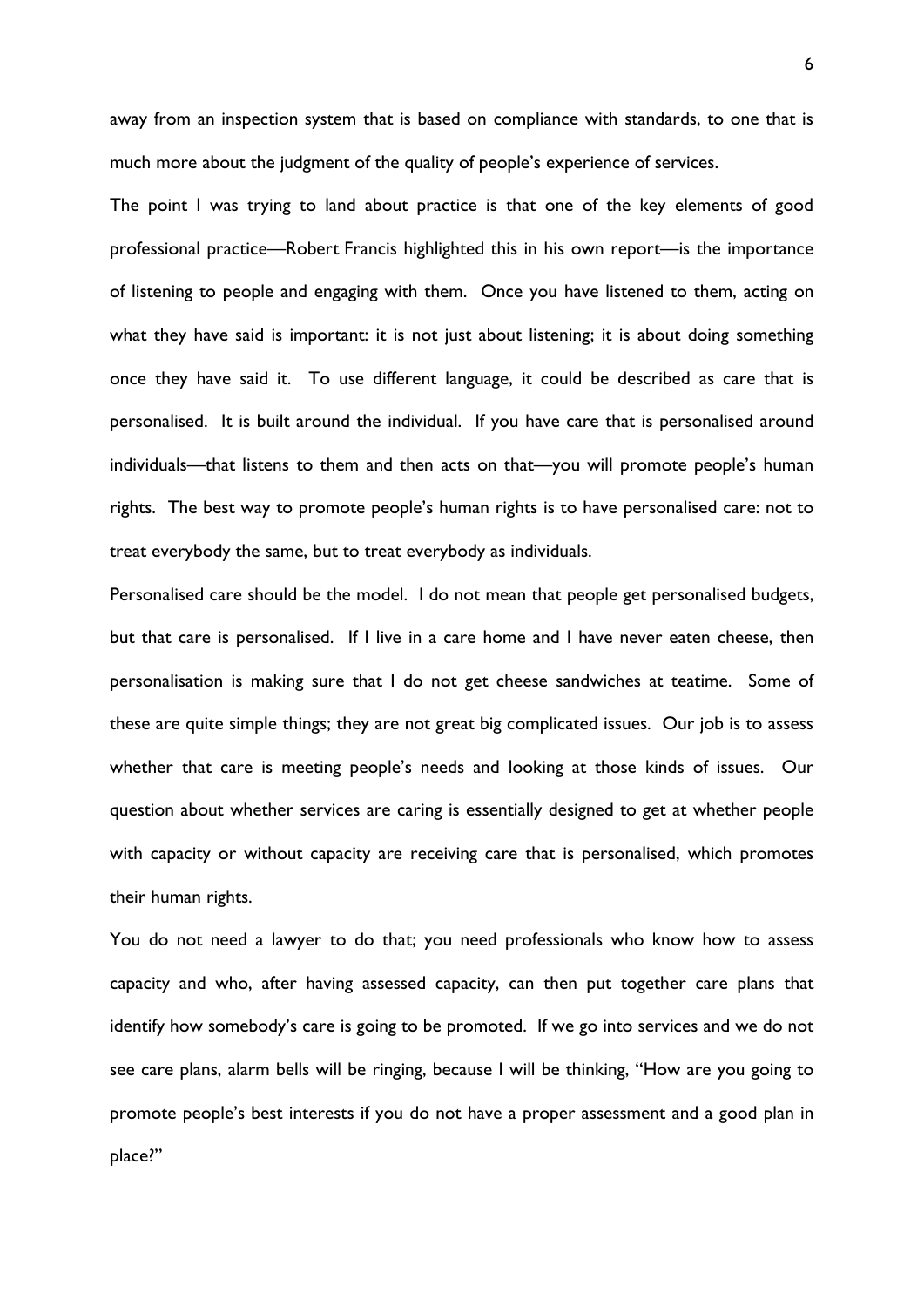**Q200 Lord Swinfen:** If I heard you correctly, you said that best practice was more important than the Mental Capacity Act. Does best practice always comply with the law or not?

**David Behan:** I hope I did not say it was "instead of" the Mental Capacity Act.

Lord Swinfen: You did not say "instead of"; you said "more important than".

*David Behan:* I was trying to emphasise that practice is more important than lawyers interpreting the law. Effectively, what I was saying was, "Please do not give this issue to the lawyers; give it to the professionals and practitioners to work out how best to do this." That was the point I was trying to land. If I have done that clumsily, you have my apologies.

**Lord Swinfen:** Do you think it still complies with the law? I know you are not a lawyer neither am I—but could you answer as a layman?

*David Behan:* We are together on that. It is essential that practice complies with the law. However, it is also essential that we treat the law as a framework. My belief is that the mental capacity legislation is a framework within which best practice needs to be demonstrated. It is for professionals to make their judgments and decisions about how they are going to operate within that framework and make decisions that are in the interest of individuals.

Earlier, answering the Chair's question, I referred to the variability we see. Within that variability, you can see people who understand the legislation and are working within the framework and the principles—to come back to Baroness Andrews's question. You can see those being delivered. Through our work, we also see situations and cases where we do not think that this is the case—where people are not working within the principles. I have already referred to that very practical example. Looking at a care plan, it is very difficult for us to arrive at a judgment as to whether that care plan is going to deliver services that will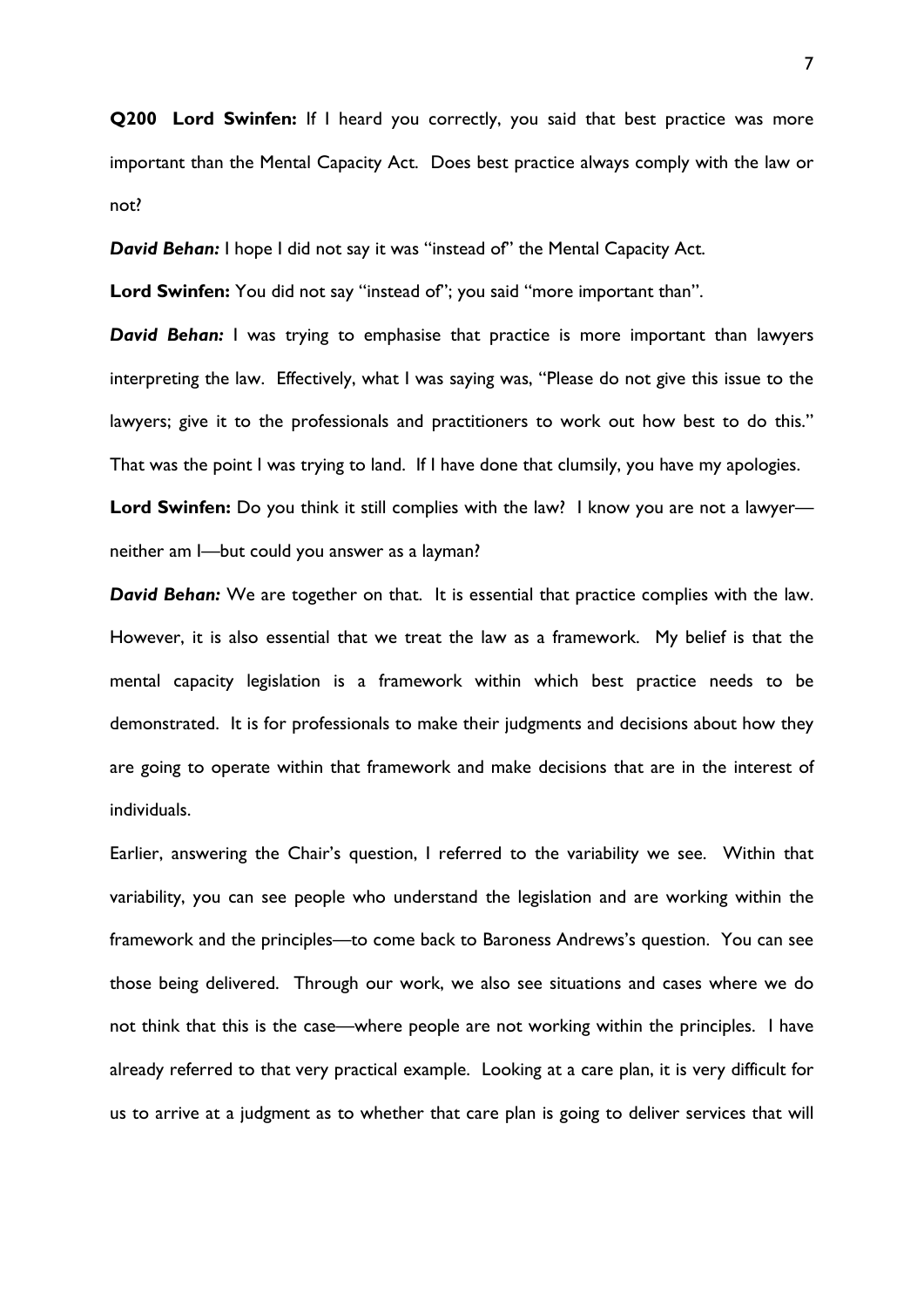meet an individual's needs and promote their wellbeing if there has not been a proper assessment of somebody's capacity and capability.

This afternoon, your Lordships are considering the Third Reading of the Care Bill. One of the principles in the Care Bill is to move from what I would argue we have had historically in social care legislation, which is the principle of less eligibility, to a principle that is about promoting people's wellbeing. This is a seismic shift in the way our legislation is framed. If you can take the Care Bill, when it receives Royal Asset, alongside legislation like the mental capacity legislation, which has that principle of doing no harm and, indeed, promoting people's wellbeing, you have a double lock on how the law provides a framework within which that best practice should operate.

**Q201 Baroness Andrews:** My question—it has been covered, but I am going to ask it anyway—is really about this conflation between the problems that we have seen in health and social care in recent years and the lack of good care, which is causing such a challenge and such anxiety to inspection regimes. Within that, there is the particular issue we are facing about the difficulties of implementing the Act and assessing capacity, the assumption of incapacity rather than capacity, and so on and so forth—all the things that have been brought up in evidence to us.

To what extent would you say that the failure of the MCA to be implemented properly is a reflection of the wider failure that you say you are addressing in your evidence? We have two sorts of evidence in a way. We have statements from you and others saying, "If you have a good care setting, they understand the principles of approach to a person with incapacity," and we have other sets of evidence that say, "You can have a residential home that is inspected and meets the test, yet within that there is a particular problem with people with mental incapacity, because whatever is missing—failure to understand or a lack of communication skills—is having a real negative impact on that person."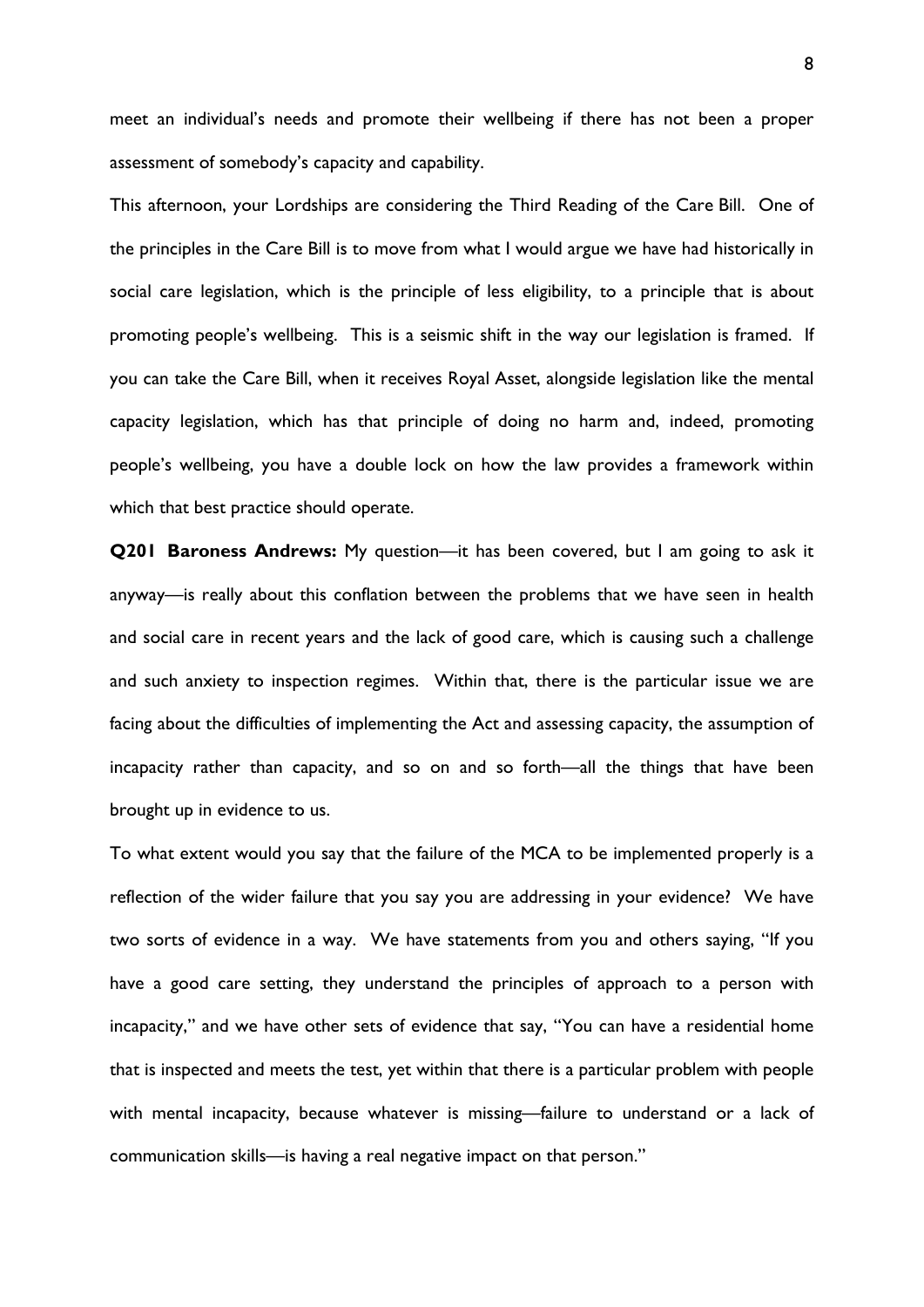The question is about those related issues and how you would help the Committee to interpret and improve on them.

*David Behan:* This goes back to the question you asked earlier about whether we have shifted the culture; this was also behind your question, Chair.

What our evidence would show—I make this statement quite deliberately—is that there is too much variability in a) people's understanding of the legislation and b) how that understanding influences their practice. In our last report, we made recommendations to both commissioners and providers of care—the people who run hospitals and care homes about what they need to do to ensure their staff understand not only what the legislation says, but that they are then able to translate and interpret the legislation as to how it impacts on practice.

Two examples come to mind. I am interested in hospitals and how they get to a do-notresuscitate decision. How do they get to a nil-by-mouth decision? Who is involved in that decision? How is that decision taken? For people without capacity or with variable capacity, how are relatives engaged in that? In our inspection processes, it is not just about saying, "Tell me how you implement the mental capacity legislation around here." That is one way to do it, but I am sure if you asked that question what you would get would be, "We do it very well. Here is our adult-centred training programme. Here is the curriculum," etc. The real question, however, is not, "Do you run a curriculum for mental capacity?" but, "What does this mean for the way you make decisions around here? How are those decisions made? How does that impact on the quality of people's experience of services?" In that respect, our role as the regulator is to shine a light on those issues; to mix my

visited this service is x, y and z. We think there are some areas for improvement here."

metaphors, our role is to hold up a mirror to people and say, "What we found when we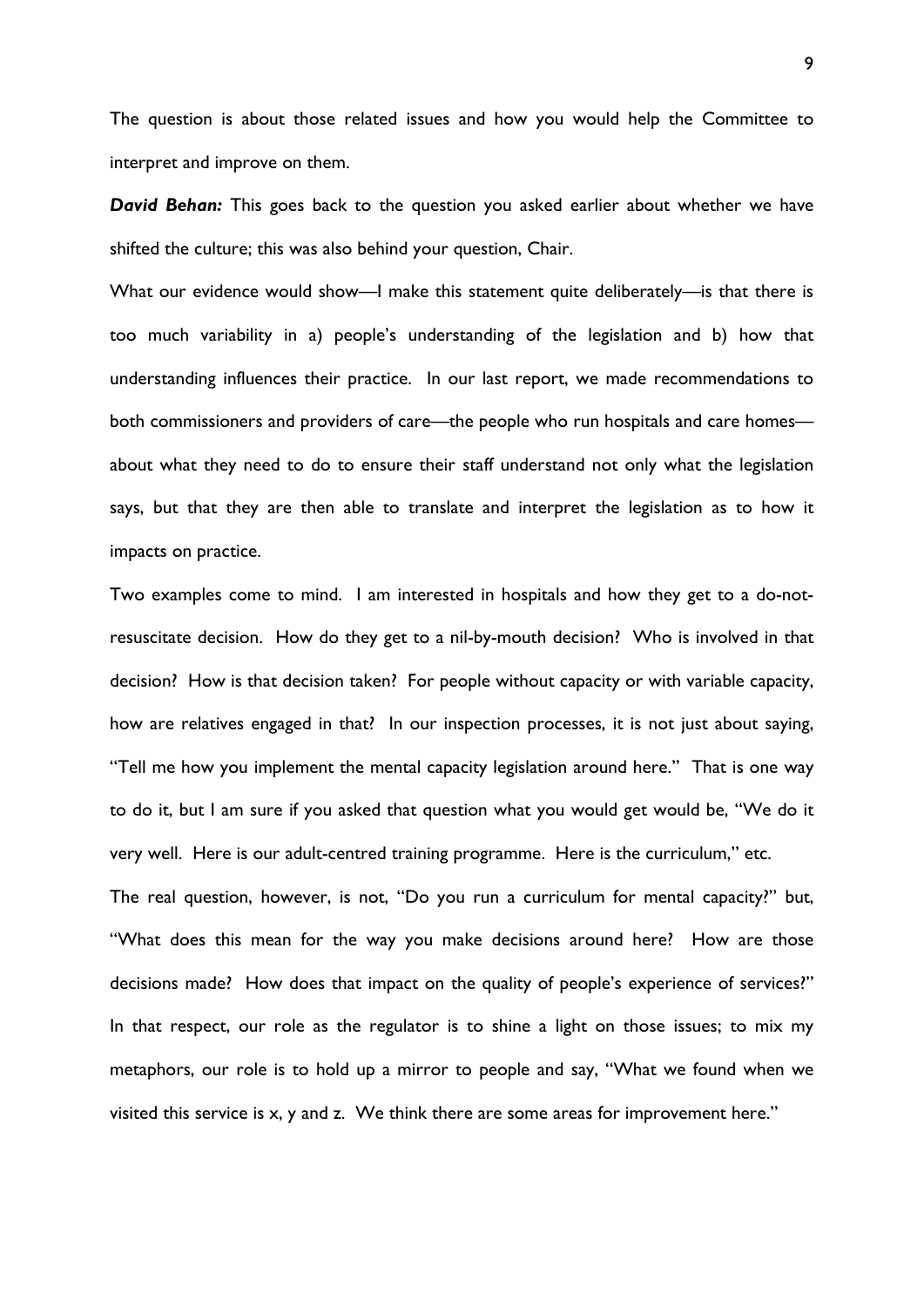We are not the answer; we are only part of the answer. The answer must come from the way that commissioners—health and local authorities—commission services and the way that providers take on their responsibility to ensure their staff are aware of the legislation and are able to operate that.

**Baroness Andrews:** May I ask about training? This is an issue you have raised. It has come to us from many different directions that there needs to be better training in the Act. I take everything you say: the Act is the starting point, not the finishing point. However, you refer to the curriculum and so on; do you think there is a role for improved or more systematic or more generalised training? Do you think that is relevant?

*David Behan:* Yes, I do. If you look at the turnover we have in care homes and hospitals with healthcare assistants, there is a role for it. Where you have bank and agency staff working in both hospitals and care homes, it is not just that you have this rapid turnover of people; you also have bank and agency people coming in and out of these services. It is absolutely essential that all staff who work in health and care—whether that is working with younger disabled adults or older people—need to understand the legislation.

However, they need to understand it not so they can tick a box to say they understand the legislation; they need to understand it so they know what the practical implications are of working with an 85-year-old who is quite confused because she has dementia. If there is a son and a daughter, one of whom lives in Australia and one of whom lives in Canada, who are the next relatives who are going to be involved and engaged in those decisions? These are not hypothetical positions; these are real situations. 65% of people in all of our acute hospitals are aged over 65; these are occurrences that happen on a regular basis. The average age in a care home is over 85. These should be the default settings of these services, not the exceptions. Our work has shown that we are a long way from this being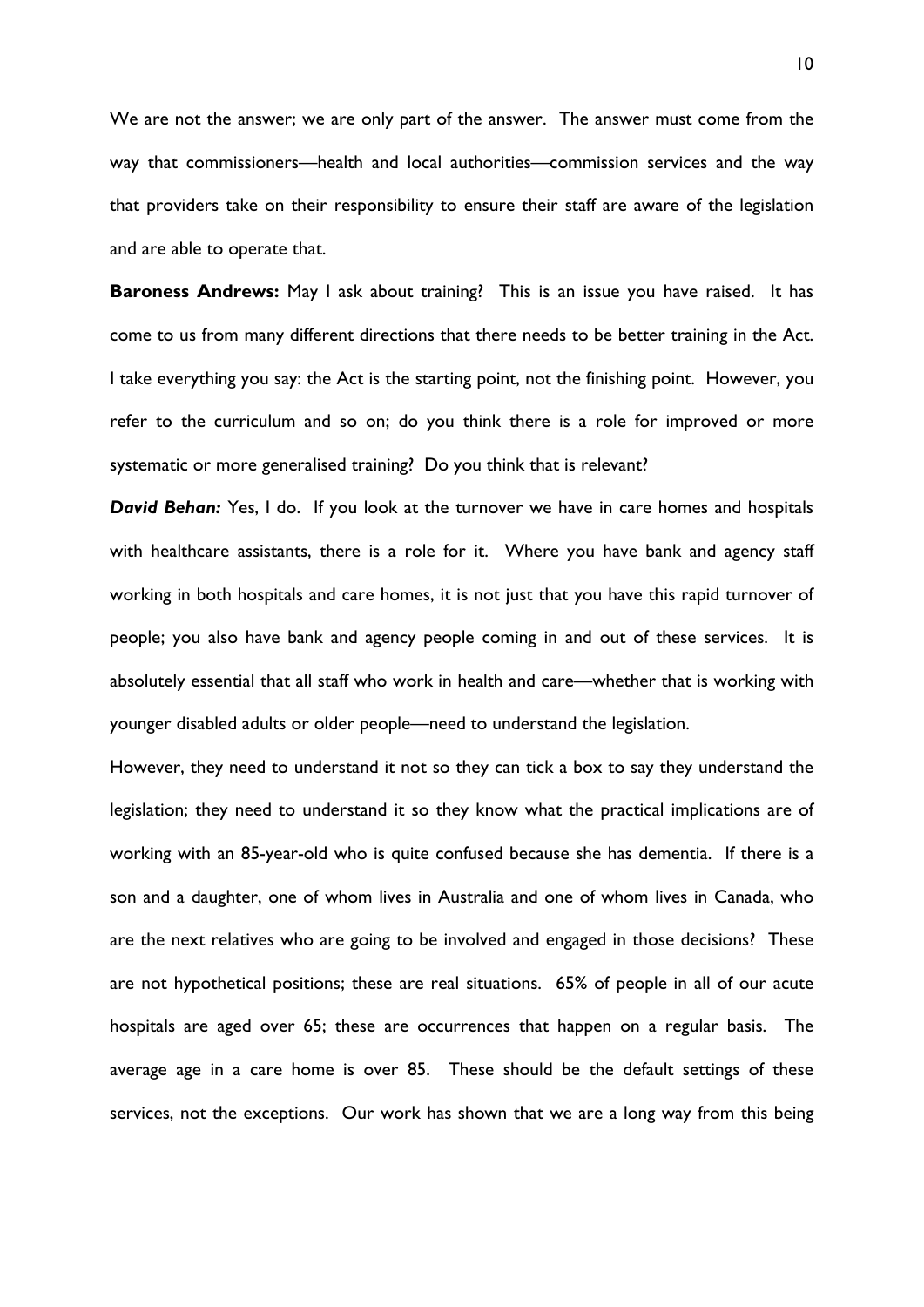the default setting in all of our services. That gives the stretch of what more needs to be done.

I have a slight hesitation in talking about training in relation to this. This is probably a personal opinion, rather than something we have found. I hold my hand up; I did this myself in the 1980s. In respect of some of the equalities legislation, I said, "Every member of staff in this area I am responsible for needs to go through equalities training." We sheep-dipped people through this equalities training and we wondered why it did not make a difference. What I would want to do is exercise a cautionary note about the solution to this being to push everybody through mental capacity training. The issue is about workshops, so that people can understand what the practical implications of this are. Some of this is on-the-job support for people. It is about using cases to have a review and a conversation with people who are making these decisions so that they are doing it in real time. It is about having senior practitioners and registered managers who can coach staff through making the appropriate decisions, rather than just seeing it as a training programme.

It is much more about development. This is where you begin to get a change in culture rather than saying, "Let us put every member of staff through mental capacity training; have you done it?" and the aim being to get x number of people through mental capacity training. Actually, the aim is to ensure that, when we make decisions, we are making good decisions based on people's needs that promote their welfare. That is the cultural shift we are after.

**Q202 Baroness McIntosh of Hudnall:** I would like to explore that a little bit more. I was very interested in the five principles you have established. The last of them—it happens to be the last; I am sure that is not a reflection of priorities—was about whether services were well led. This term "culture change" is bandied about an awful lot now. It is the answer to every problem that we find in the delivery of services—whether it is for young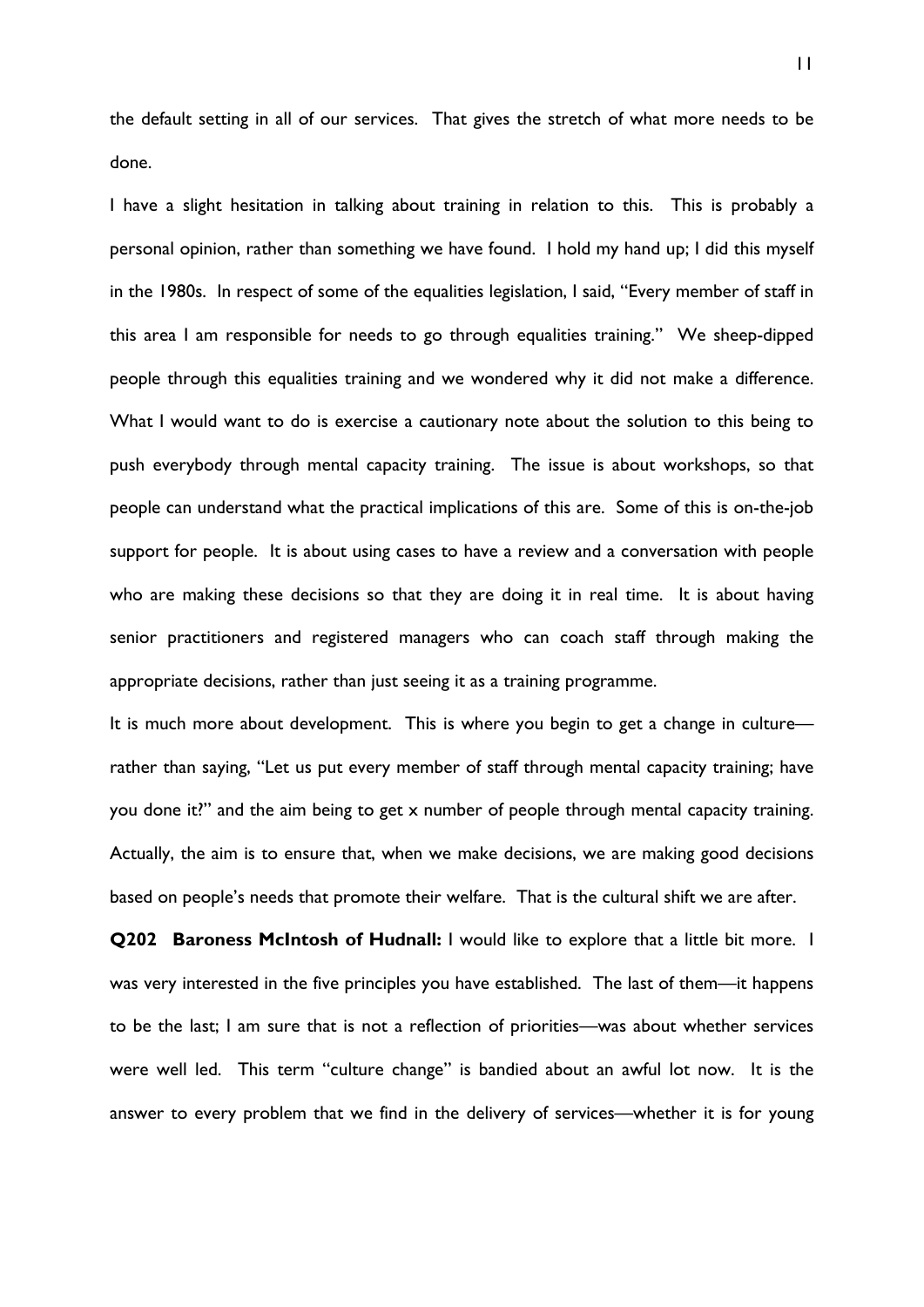people or people without capacity or whatever. It is always, "We need a culture change." It is very easy to say and very difficult to do, as far as I can see.

Fundamentally, however, there is an issue here, is there not, about leadership? We tend to concentrate on thinking about the people at the bottom of the pecking order and worry about whether they are properly trained, but the way you get culture change is by modelling it and you have to model it all the way through the—I am trying not to use the word, but let us use it anyway—hierarchy of any organisation. It has to start from the people whose responsibility it is to make sure that the culture is appropriate. Beyond what you have already told us, I am wondering what else you can tell us about the role of the regulator in promoting good leadership within these settings—to ensure that we do not just talk about culture change, but that we actually model it and ensure that it gets embedded.

*David Behan:* If I may say so, you have gone right to the heart of one of the reasons we need to change the way we inspect health and care services. If you look at what we inspected previously, we did not inspect the leadership, governance and culture of organisations. However, what we know—this is not just from Robert Francis's report; there is a raft of literature on this now from many sectors, not just health and care—is the importance of the relationship between leadership culture and what gets done in organisations. If the signal from the very top of the organisation, from the chairman and chief executive of a board—whether it is an NHS board or a private company board—is, "What matters around here is financial balance and targets," I am sure that is what will get done. If the signal is, "What matters around here is quality and safety," I am sure that is also what will get done.

The reality is that—this is what Robert Francis has said and I absolutely agree with him quality and safety did not receive the attention it required. What happened at Mid Staffs was that it did not get that attention. His report is seminal. The debate about too many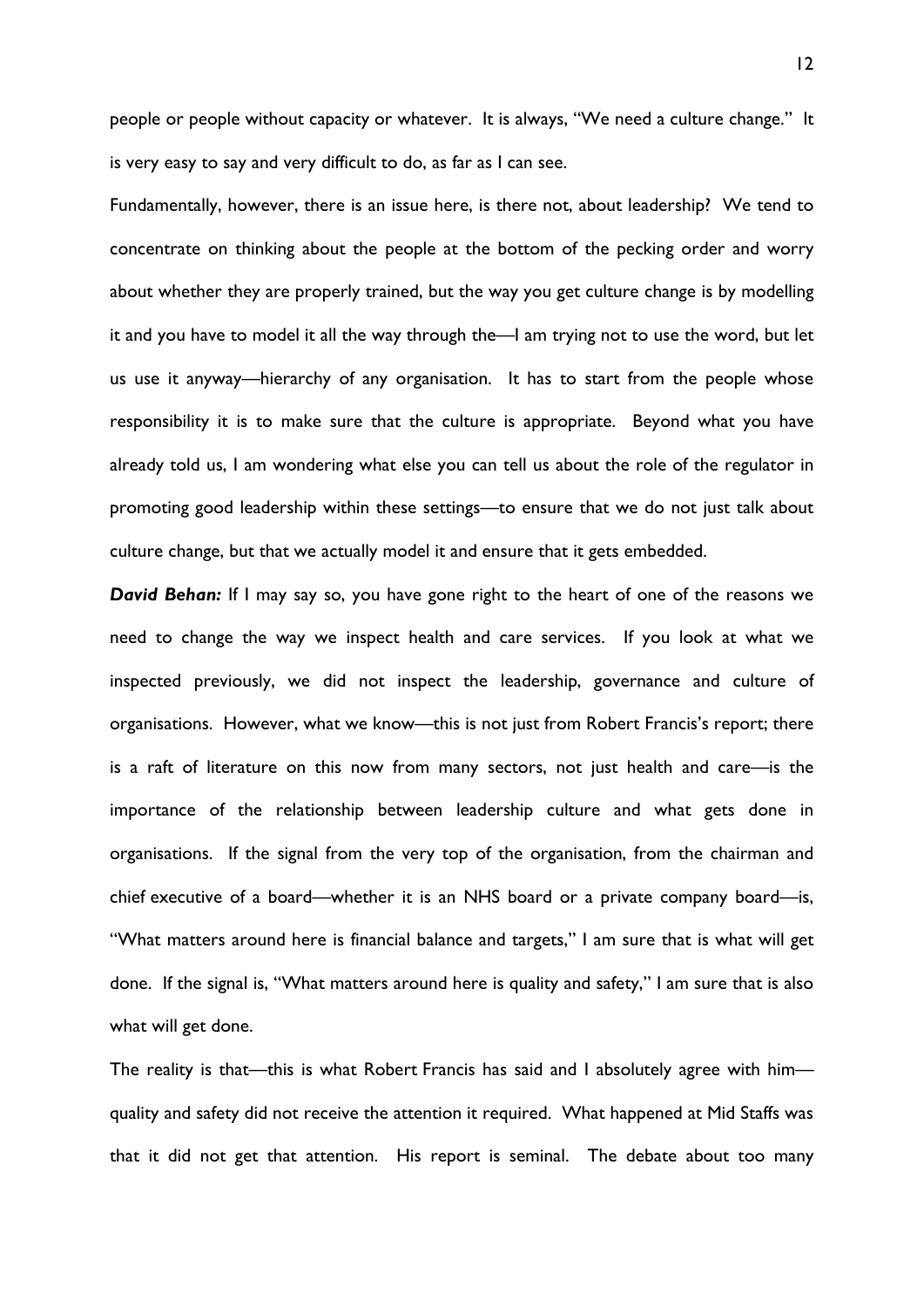recommendations misses the point; his report is the definitive report. It is seminal, because it actually has caused a debate about quality, safety and the importance of listening to people. In my personal view, if I may, Chair, I have not seen the likes of this in my career to date to be absolutely frank with you.

There is a change in conversation going on and that is supported by research. I am interested in some of the work that people like Jill Maben, Professor of Nursing at King's College London, have done in relation to this relationship between patient satisfaction and staff satisfaction. It is almost intuitively obvious that, if you do not have high staff satisfaction, you are not going to get high patient satisfaction. How do people who run organisations set the culture of those organisations about valuing staff? This goes back to Kay's question about supporting their development, not training, to ensure that the important things are being done.

One of the significant changes is that we will look at the culture of leadership. We have asked the King's Fund to do some work on reviewing all the evidence and literature about what is good leadership in services. That is informing the way we are developing our new approach to assessing leadership and culture in organisations. We will build that learning into our methodologies.

We are seven inspections into the 18 inspections of hospitals we said we would do before Christmas. These are our new inspections. I have managed to spend some time on two of the inspections, where I have seen how we are changing the way we explore—with the chief executive, chair, non-executive directors and, in foundation trusts, the governors—the leadership and the way they set their culture. How does that governance work? We are reviewing board minutes and what goes to the board. Do these boards meet in private? Do they meet in public? If they meet in private, what then becomes public? How open is the culture? How do they deal with never events? How do they deal with serious untoward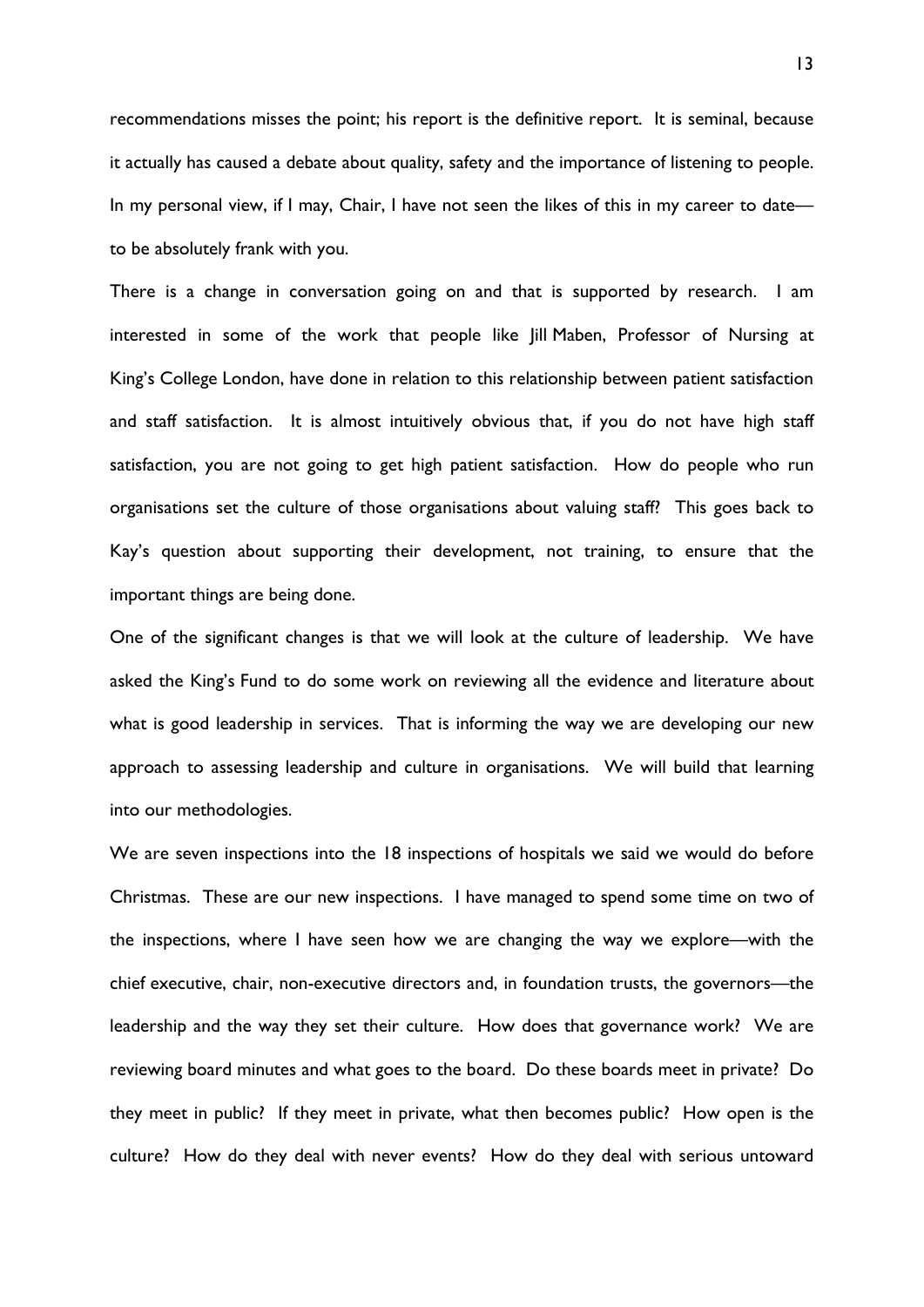incidents? Are these things that are kept within the board or are they analysed and then reported to the board in public session, so it is obvious that people can learn from them? Those are some of the questions we have been asking.

**Q203 Baroness McIntosh of Hudnall:** I am sorry to interrupt you, but, on that issue, what is the value or efficacy of the Mental Capacity Act specifically in relation to the kind of education you are thinking you might need to do with people? Particularly since you have mentioned board members and non-executives, do you talk to them about the Mental Capacity Act when you are inspecting? Do you ask them to be familiar with it? In what way is the Act a useful tool for you?

**David Behan:** I did an inspection at Bournemouth last Friday. As we gathered together to review what we had learnt and what we still needed to learn, I asked that three specific conversations went on with key executives within the trust. One was, "What is the policy on nil by mouth?" The second was, "What was their policy on do not resuscitate? How do they apply that?" The third was, "What was their policy in relation to the Mental Capacity Act? How do they know they are delivering it?"

As I say, these are seven of our first 18 inspections. The wave-2 inspections will build this in based on the learning that we extract. Rachel's post exists specifically to ensure we have this capacity. As part of our preparations for this session, Chair, I know that Rachel has been engaging with the people who are designing our methodologies to make sure this is hardwired into the way we operate. I do not want to overlabour this, but the reason I talk about nil by mouth and do not resuscitate is that my experience of inspecting services is that, if you ask people, "Do you have a policy on the Equal Opportunities Act, the Health and Safety Act or lifting and handling?" etc., they will say yes and they will give it to you.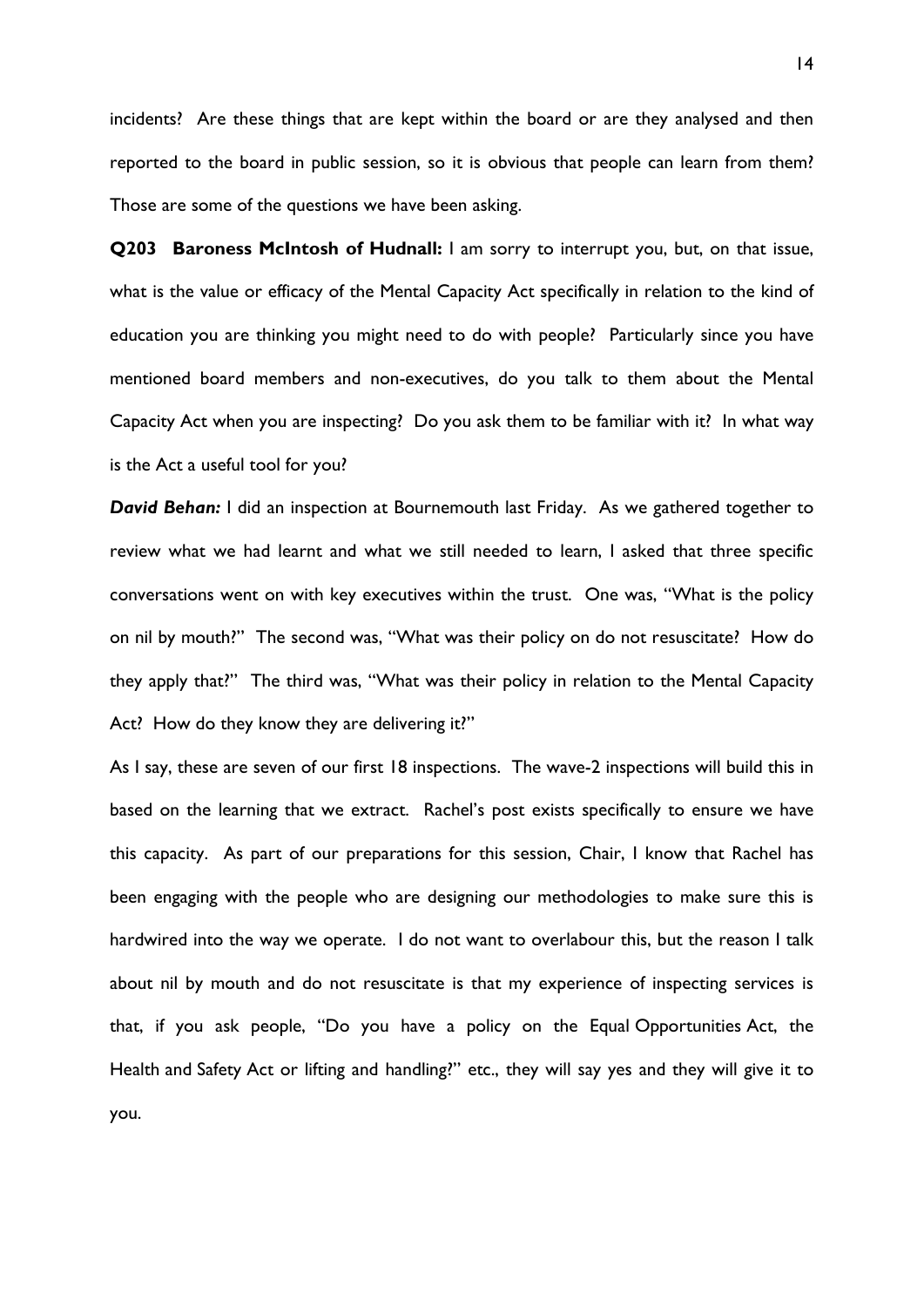**The Chairman:** You have already made that point. However, Baroness McIntosh was wondering about the non-executive directors. What do you do to inspect that, at board level, non-executive directors are aware of that and their obligations?

*David Behan:* Chair, my point—not to push back on that—is that we do not have a checklist to work our way through with non-executive directors. The key question we are trying to answer is this: how well run is this place? How do you deal with these things? It is not about running through a checklist.

In answer to both of your specific questions, we have not landed this properly. There was a specific interview between two inspectors and two non-executive directors. They had key lines of enquiry, as they are called, which are the issues that had come out from our analysis, about how those hospitals are run. There was a specific conversation that went on for about an hour and a half, I understand, in Bournemouth, with two non-executive directors. At the same time, similar questions would be asked of the chairman and the chief executive and of the governors in a foundation trust. We come together and say, "This is what we heard here; this is what we heard here; does that triangulate?" As you take a diagonal slice through an organisation, is there consistency in how people talk about this? We will be looking for consistency between what a ward sister is saying and what a non-executive director is saying about the way in which things like mental capacity are taken forward.

**The Chairman:** We have a lot of business to get through; I wonder if we can perhaps move to Baroness Shephard.

*David Behan:* I am with you, Chair.

**Q204 Baroness Shephard of Northwold:** I have a very brief question. You told us you did your training in the early 1970s. You will therefore be familiar with the introduction of the Mental Health Act 1983. There were very clear guidelines—not to say statutory requirements—in that Act for involving all, for example, of a hospital's hierarchy—I will use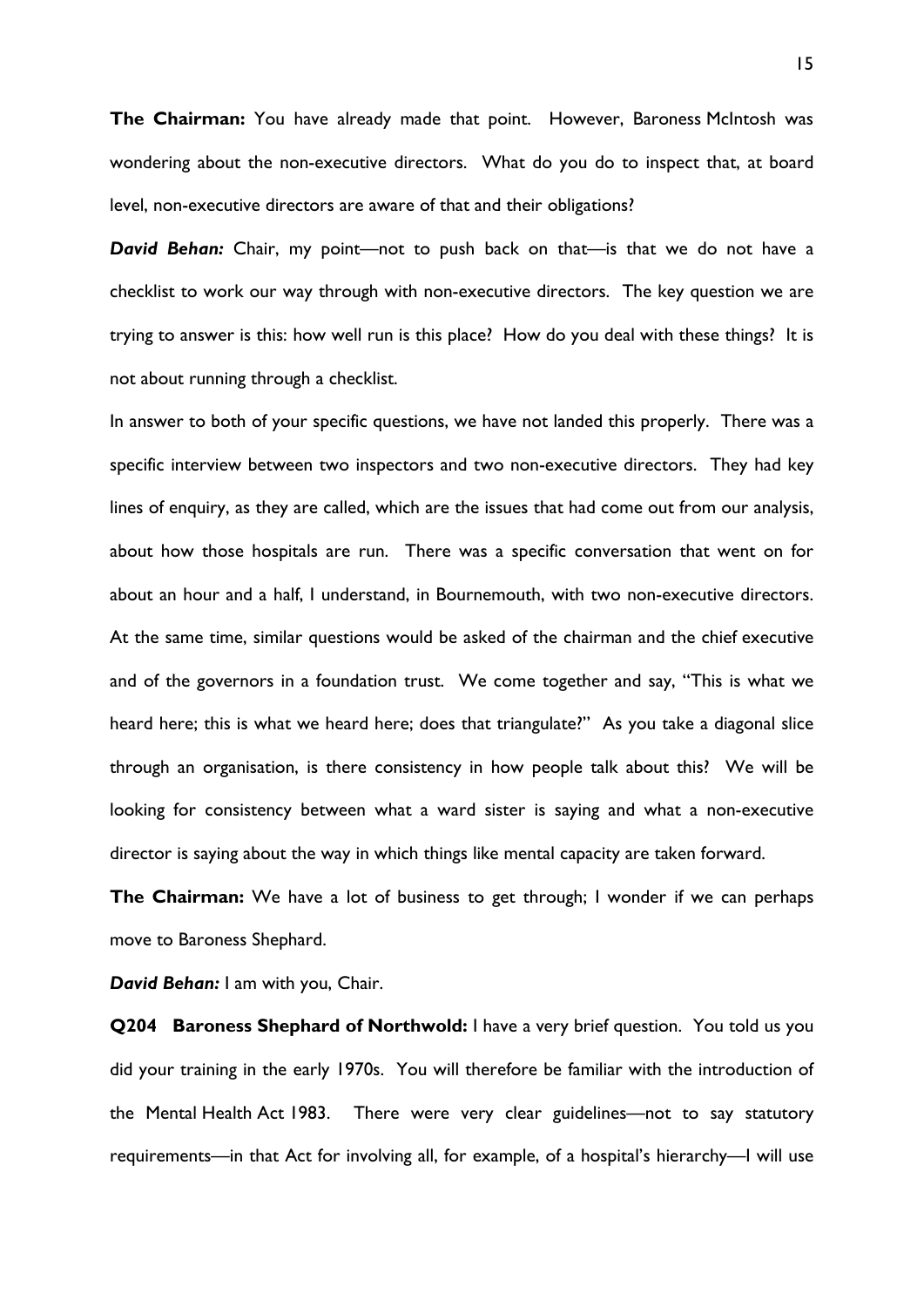the word—including people of the governing body, in what was required by the Act if people were going to be deprived of their liberty. Most people seem to feel that the Act worked quite well. I was one of the very early commissioners. We found that there was good understanding and, if there was not, after a visit one was soon put into place. Why is there such difficulty, do you think, with the implementation of the Mental Capacity Act, comparing the two?

*David Behan:* That is a big question.

**Baroness Shephard of Northwold:** I meant it to be brief. I am sorry. It does seem to be quite relevant.

*David Behan:* No, it is an important question; I do not mean to be dismissive of the question in any way, shape or form.

The 1983 Act was largely based on the 1959 Act, which describes a whole bunch of services and a demography that we have moved past. We are 50 years on from that. The population that is there to be served and the services that are there to meet the population's needs have changed quite dramatically. That is the answer I would give to what is different. We have more people living into old age, where dementia and issues around capacity are an issue. There are more people with profound disabilities that raise some challenging questions around consent and the ability to consent. The job has become infinitely more complicated over the last 30 years compared with 1983. I do not mean it was easy in 1983; it has become more complicated. That would be the answer I would give you.

**Baroness Shephard of Northwold:** The answer you have given me is really talking about volume, in a way, rather than complexity. However, I do not want to hold the Committee up. This is an issue we have explored with other witnesses; that is the thing. I wondered whether you had a view on why one worked and the other seems more difficult. I accept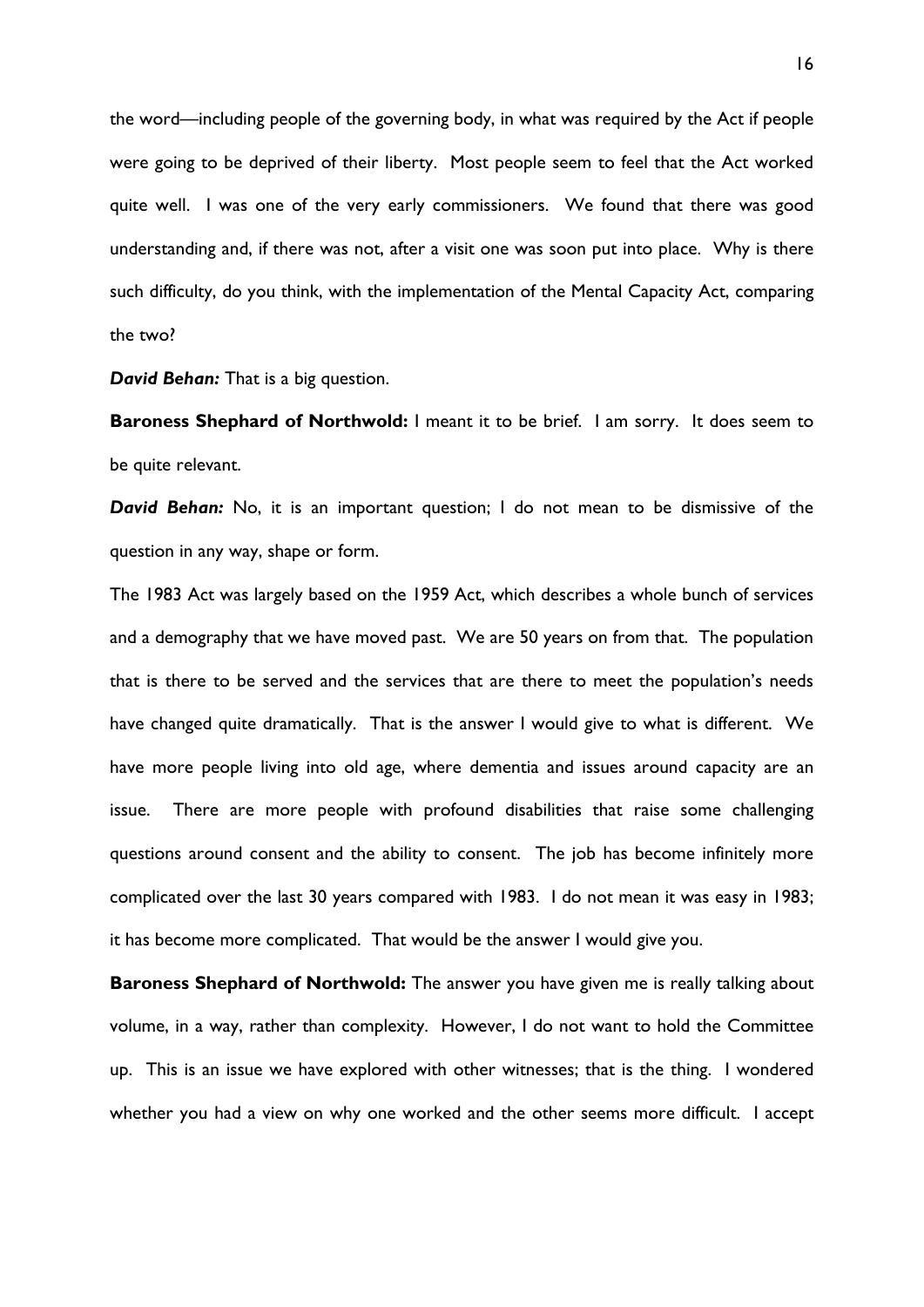complexity; I accept volume; however, there are also principles, and that is what I was trying to get at. We may get at that later on.

**The Chairman:** Yes. If not, perhaps you could submit something in writing in elaboration to your answer to the question.

*David Behan:* If I am failing in my answers, Chair, I apologise.

**The Chairman:** It is only the pressure of time. Could we move on?

**Q205 Baroness Barker:** As the regulator of health and social care, you have a unique insight into the way in which this legislation works, which is very important to us. On the issue of variability, a number of the social work organisations have said to us that the Act is not really being used in the way that was intended, i.e. enabling and empowering people without capacity. It is actually being used to substitute safeguarding legislation. They have talked in particular about different professions taking that stance. For you, as the regulator, what do you see as the balance between being seen to take action—and ensure services are safe and so on—and ensuring that professions do implement the enabling ethos of the legislation?

*David Behan:* There has been some defensiveness around a lot of practice. There has been caution about taking risk. That is understandable at times, in the way that where risk is seen to go horribly wrong the debate tends to turn on who is to blame, rather than what learning can be extracted and how services can be improved and developed. That is not to say that there is not an important place for accountability. We often scramble these things in a horrible way. It is defensiveness. As I have already said, the level of knowledge around the legislation is not sufficient. In a sense, there is ignorance as well. This is not necessarily about people doing things wilfully wrong.

However, we do need to balance empowering people. This goes back to the first question. It is about the ambition, which is about empowering. The best way to do that is through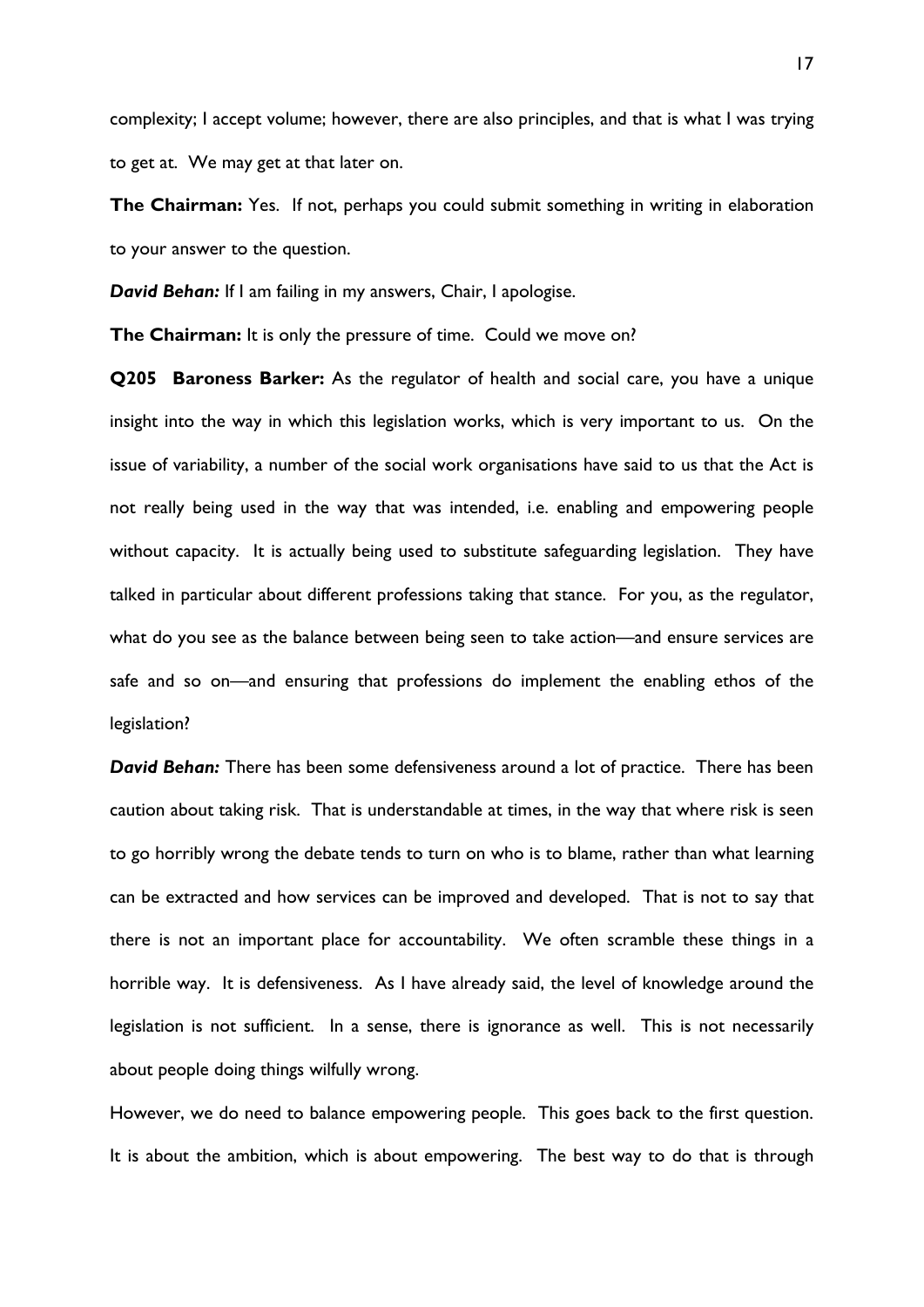personalisation. That is carrying out individual assessments and having individual care plans that are about meeting individual need. That is the best way to ensure there is a human-rights approach to practice. The legislation strikes the legal framework within which that practice can be organised and arranged. That is our view; it is what we are doing in seeking to build this into our inspection methodologies, and it is what we will continue to do.

Do we need to ensure that people's wellbeing is safeguarded? Yes, we do. This is why I referred to the Bill that is in this House later this afternoon. It begins by stating that the overriding objective of the system is to promote people's wellbeing—and that is entirely consistent with this Act.

**Q206 Baroness Hollins:** You have talked quite a bit about revising your standards. One of your five areas, however, was about whether a service is responsive to people's needs. I wanted to focus a little bit on people with learning disabilities, who are often thought of as being a separate group, but are actually present in all of the services you inspect. They cannot be seen as a separate group and thought about separately. One of my questions is whether you have considered checking how responsive all services are to the needs of people with learning disabilities—particularly in respect of their capacity.

You have talked about personalisation as if it is more of an attitude than a skill, but there is quite a lot of skill in assessing people's needs, assessing their capacity and making the kind of adjustments that might be needed in order to be able to assess capacity and for people to be able to make full use of services. One example you have given is about do not resuscitate and things like that, but you could look to see how specifically that or any of these difficult decisions are being applied to people with learning disabilities, who are particularly vulnerable and who are present in every service. I do not know whether you have an answer to that.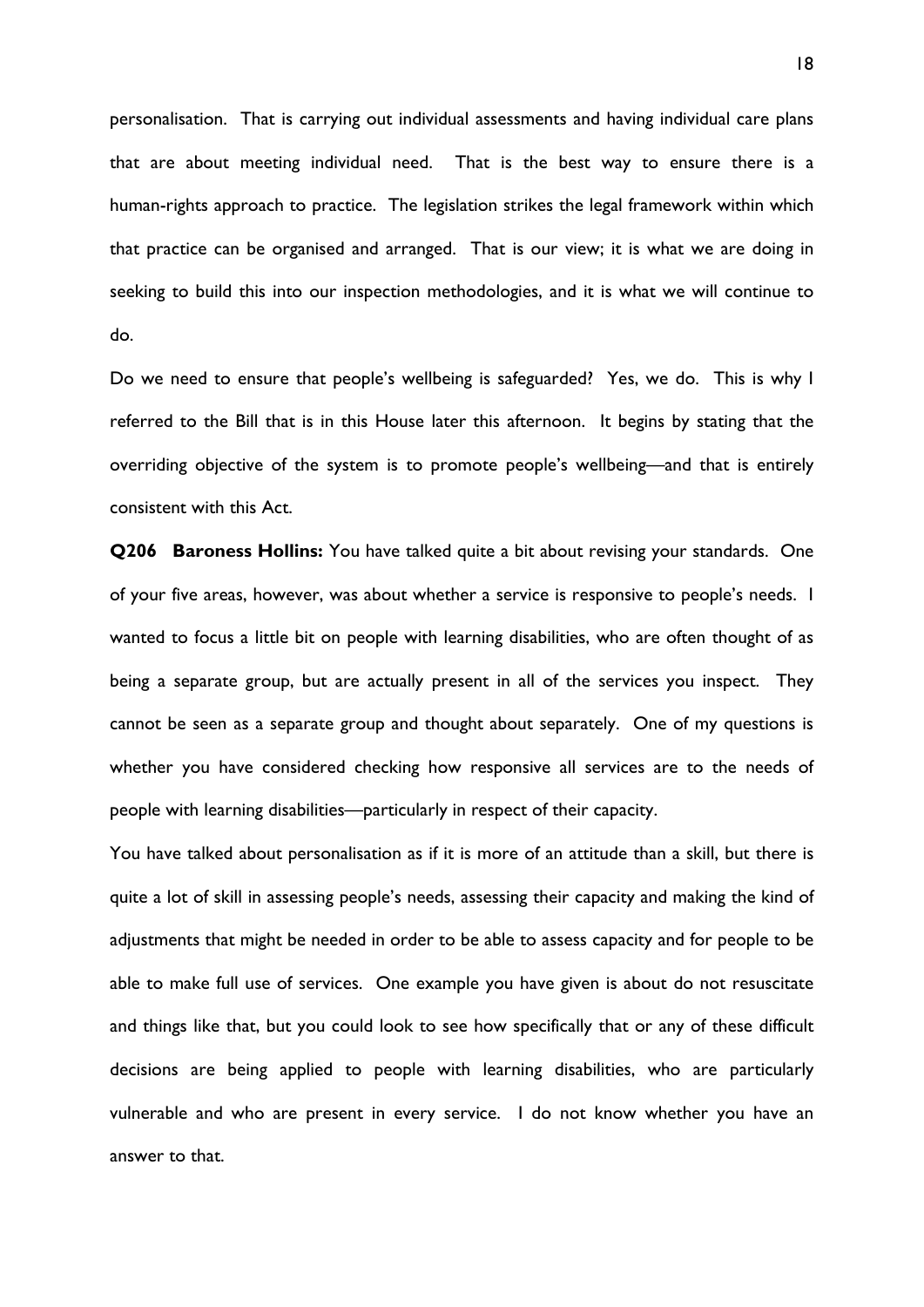*David Behan:* Andrea will help on this as well, because she will lead the inspections of a number of services that are delivered to people with learning disabilities and will do some joint work with the other two chief inspectors around exactly this—to pick up on Baroness Barker's point and the point you are also making in relation to this.

However, one of the things that we have more reflected on than actually said overtly is that, if we can get our inspection methodologies right for people who are viewed as being vulnerable by virtue of their circumstances, we can get this right for everybody. From Mencap's *Death by Indifference* report and the response that has come through from Sir Jonathan Michael's enquiry into this, we know that services for people with learning disabilities and acute health needs are not as personalised as they could be. People are not listened to; their families are not engaged. In *Death by Indifference*, that contributed to people dying, quite frankly.

There is much more that can be done in relation to this. I am sorry, Chair, if I am repeating myself again, but it does come back to personalisation being an attitude and a skill. It is not one or the other. If we are getting those basic assessments right and getting care plans in place, where we are listening to people and engaging their families, there is a greater chance that we will get these things right. This is why there is an important role in our inspections to assess how well services are meeting the needs of those most vulnerable people and those without consent. We do look at that now and we will continue to build that into our methodologies.

Andrea, you are going to lead on this work for adult social care.

*Andrea Sutcliffe:* Yes, thank you. Building on what David has just said, we will be taking that overarching framework of five questions in terms of looking at the extent to which services are safe, effective, caring, responsive and well led. This absolutely impacts on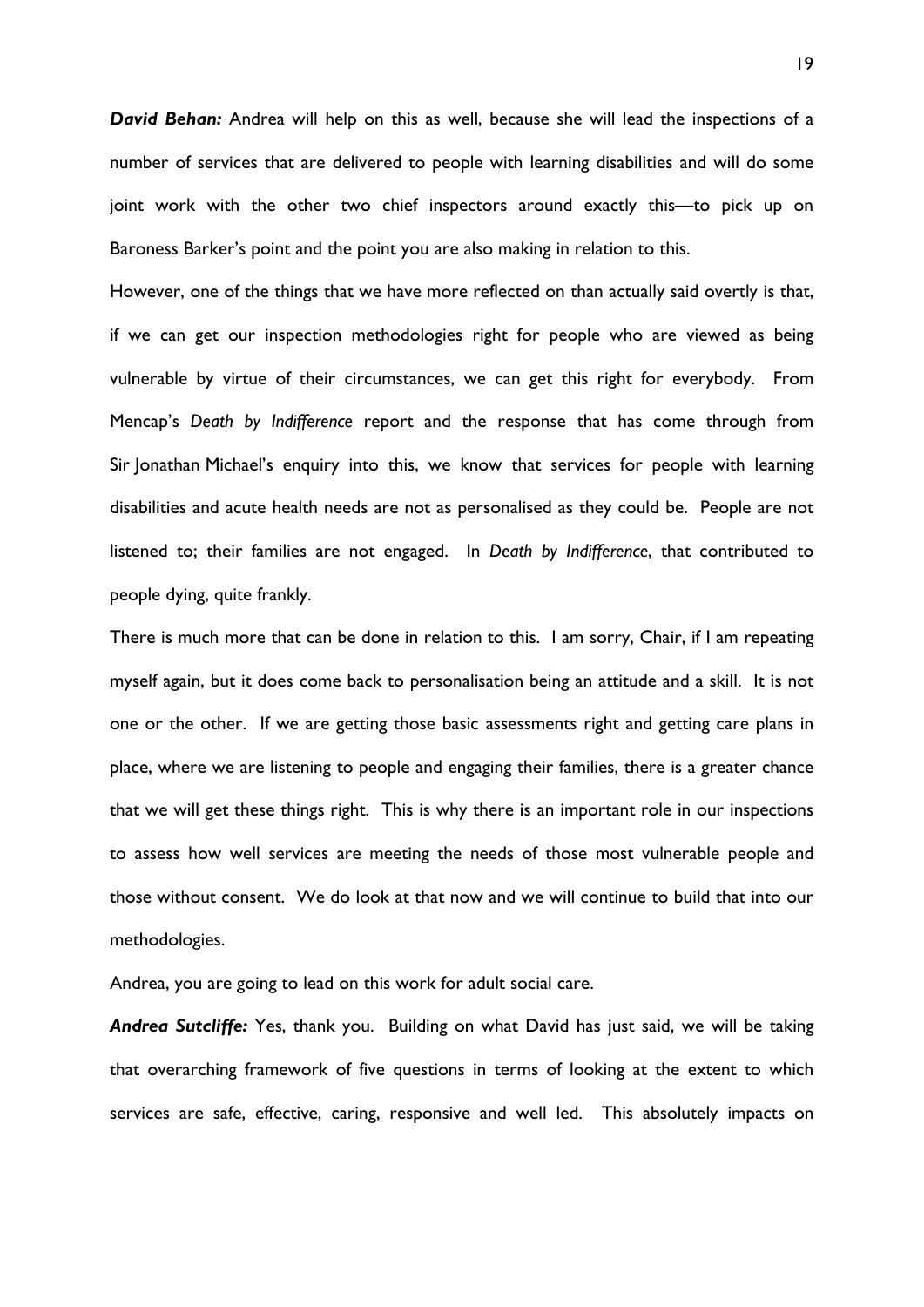services for people with learning disabilities. However, the point you are making about them being present in all the services we are regulating is very well made.

Across the three chief inspectors, the most recent reflection we have had is thinking through learning lessons from what Ofsted do in terms of looking at schools and focusing on what schools judged to be "good" or "outstanding" are doing for the pupils who have the greatest needs. A school does not get to be "outstanding" unless they can demonstrate they are approaching that particular cohort of pupils appropriately.

What we have been reflecting on is that people with learning disabilities or dementia are our special vulnerable group. If we looked at all of our services specifically for those people in order to answer these questions, we would have a very good insight into the way services were being delivered for everybody. If they are getting it right for people with learning disabilities, we have a fighting chance that they are getting it right for other people as well.

**Baroness Hollins:** This is very important. There are so many worrying stories: for example, people with learning disabilities not having investigations or treatment and going home, because of a failure to sort out their capacity and use the Mental Capacity Act properly. To me it seems like a very good area to look at, whichever service the person is attending.

*Andrea Sutcliffe:* I would entirely agree with you. It is about taking that whole-person perspective and focusing on what is the most appropriate thing we should be doing to support people, acting in their best interests, which, again, is an important principle for us to be taking forward, and not presuming that people either do or do not have capacity to agree or not to a particular course of action.

David said the Mental Capacity Act gave us a good framework; it ought to be integral to the work that we are doing both in delivering services and, for us, as the regulator and inspector of those services, building on that principle.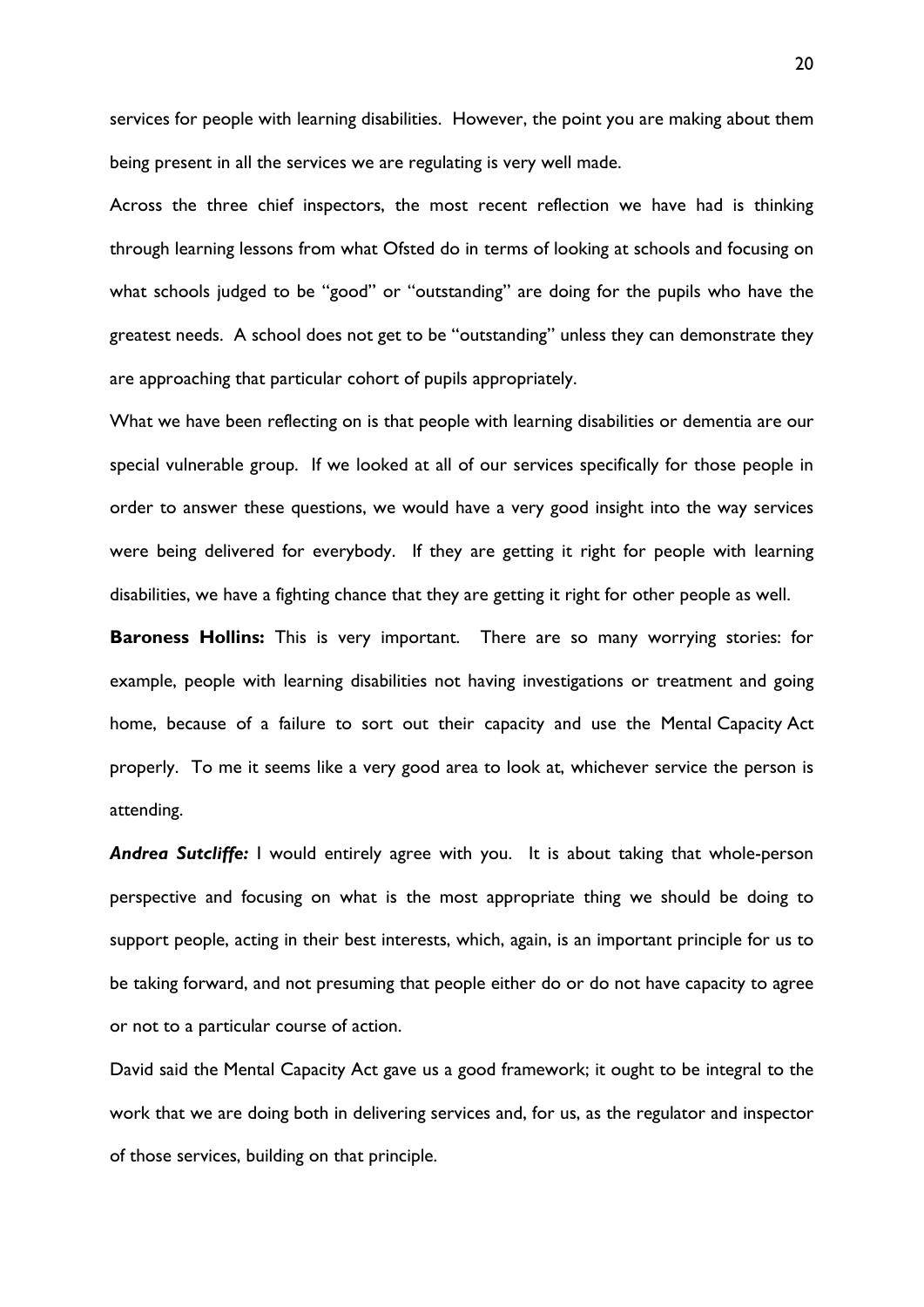**Q207 Lord Swinfen:** Your written submission states that you do not think you require further statutory powers. Can you elaborate on why this is, when you also identify a potential gap in regulation and supervisory bodies, and you make it clear that you do not inspect against the five principles of the Mental Capacity Act?

*David Behan:* What we were saying in relation to this was that the Act itself works. It is a good piece of legislation. To come back to your earlier questions, the issue that we have identified in our monitoring—this was behind your question as well, Baroness Shephard—is the way in which it is being delivered and supported to be delivered. As I have already indicated, we wish to build this into our new methodologies and give it an important place in our inspecting methodologies.

We do not have a responsibility for assessing the role of local authorities in commissioning decisions that are made. As a regulator, our responsibilities are focused on the provision of care and the quality of that provision. That said, this year we have written to local authorities if we feel our monitoring has exposed whether they have been carrying out their supervisory responsibilities in an appropriate way. Where we have identified that we feel supervisory bodies have not been discharging those responsibilities, we have written to those authorities and asked them to review how they are taking forward those supervisory responsibilities.

What we were saying in our evidence to you is that we think the powers we have to monitor the implementation of the mental capacity legislation are sufficient. We are going to change the way we inspect hospitals; we will build this in. This is how we intend to move forward.

**Lord Swinfen:** When you write to local authorities, do you get satisfactory responses and do you go and inspect again?

*David Behan:* We do not inspect local authorities.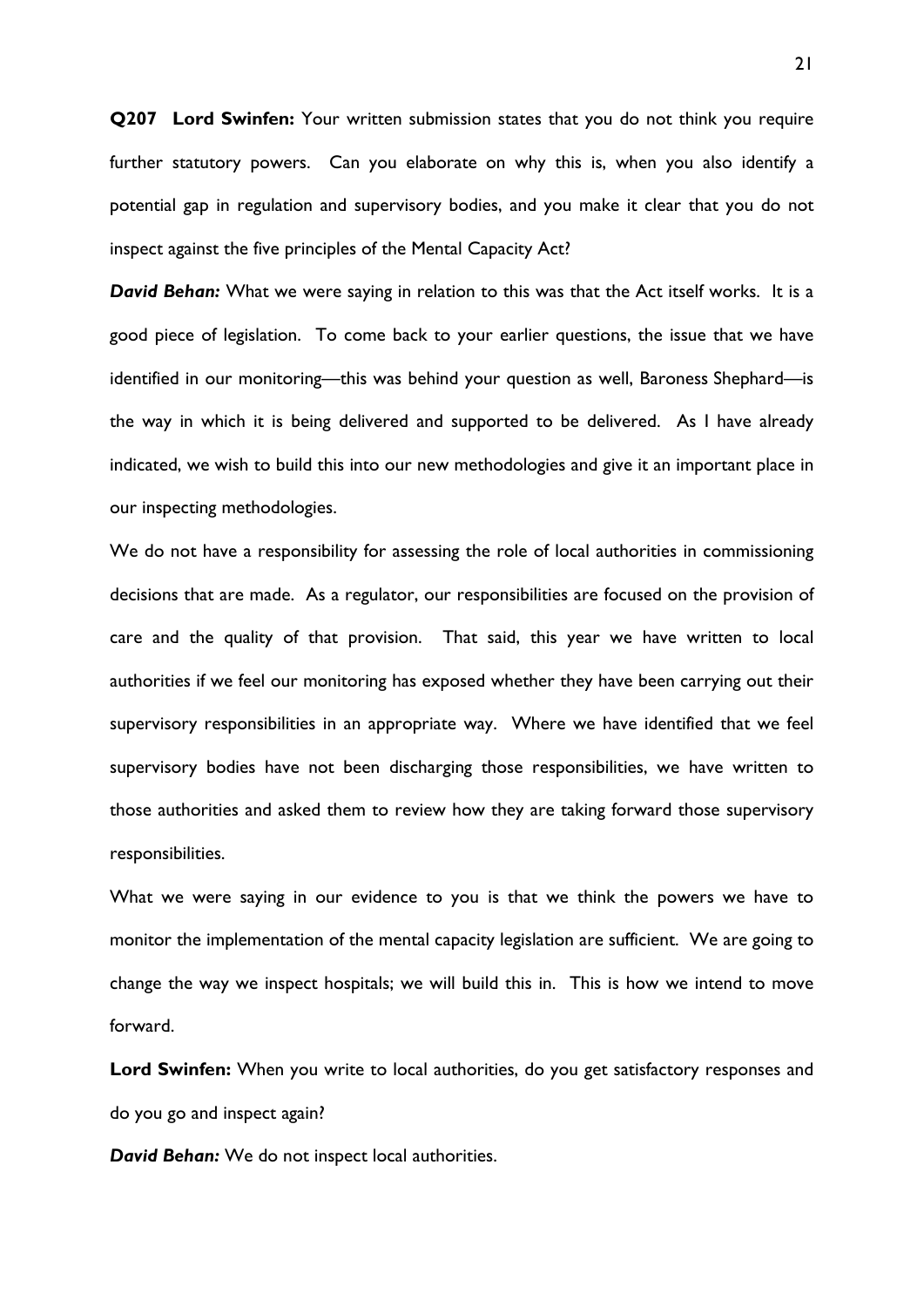**Lord Swinfen:** No, I know you do not.

*David Behan:* However, we will go in again and look at whether this is improving. Of course, we have this ongoing responsibility to monitor the implementation of the legislation, which means we will pick this up through our ongoing monitoring. We are due to produce an Annual Report and we will be looking to build this into that.

**Lord Swinfen:** Are your inspections under notice or do you simply turn up?

*David Behan:* The majority of our inspections are unannounced inspections, so we simply turn up. Clearly, they are planned from our point of view, but approximately 97% of our inspections of services are unannounced inspections.

**Q208 Baroness Barker:** The evidence that has been put to us is that DoLS, the deprivation of liberty standards, are not being applied in all cases where they should be. Could you tell us what your role is in the inspection and regulation of DoLS? If we were to envisage a point when those standards were being properly implemented, what would it take to get there?

*David Behan:* Again, our responsibility in relation to DoLS is to monitor the implementation of the legislation as it relates to the deprivation of liberty. We do that through our inspection process. Where we identify that it should be applied—whether that is in people being inappropriately restrained or consent not being sought—we can take action, and in certain circumstances we do take action. Where we take action, we will take action under the Health and Social Care Act, which is where our regulatory powers come from, as distinct from our monitoring powers under the mental capacity legislation.

What we have put in our Annual Report, Baroness Barker, is where we have taken the action and what we have done. However, one of the things I was saying at the beginning of this session was that there is more that we can do. Some of the variability in services we talked about we also have in the way we take this forward. One of Rachel's roles is to work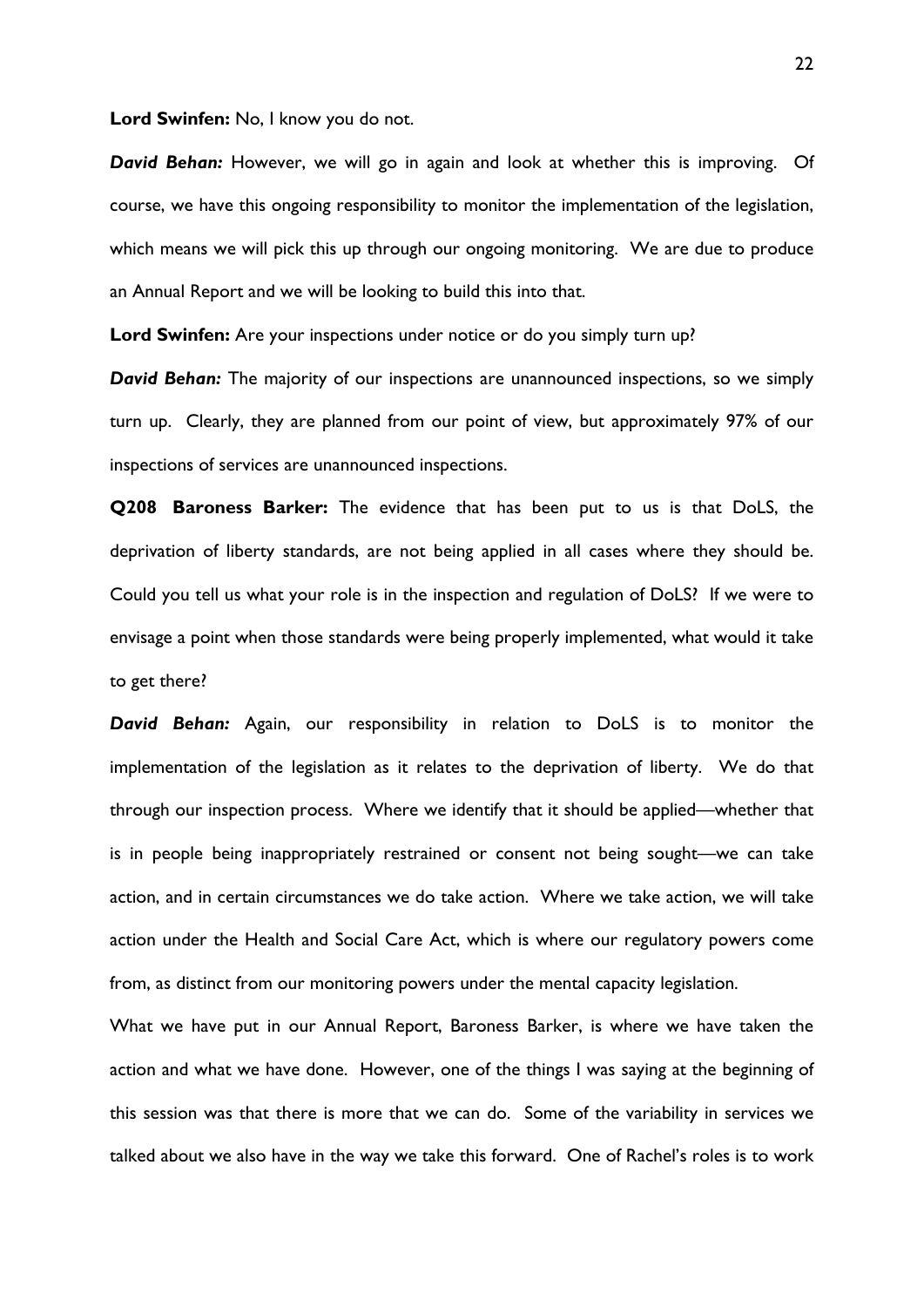with us so that we can grow our capacity and capability within the organisation to ensure that we are doing both our monitoring and our regulatory activity in an appropriate way. I am not for one minute saying that we have this sorted. There is more for us to do, but it comes back to Baroness McIntosh's question: we need to model what best practice is in the way we conduct ourselves. When Robert Francis attended our board meeting in the earlier part of the summer, he made this point about the importance of the regulator modelling what the appropriate behaviour is. We cannot talk about variability in understanding the Mental Capacity Act and then have variability in our own understanding. It strikes me that we need to be better than that—and that is what Rachel's role is for and about.

**Q209 The Chairman:** Can I ask a question of Rachel Griffiths? Do you have experience of implementation of the Act? The General Medical Council's written evidence states that when the Act was implemented, regional implementation advisers were an effective vehicle for assisting systems and professionals in each health authority in England and local health boards in Wales. Do you consider that it would assist to reintroduce such advisers to help secure the change of culture we have been discussing?

*Rachel Griffiths:* It is possible. Those regional leads were immensely useful and very influential. However, we have moved on somewhat. For example, I note that all clinical commissioning groups have to have a Mental Capacity Act named lead in order to be instituted. I was very pleased to see that, as you can imagine.

I would be sorry to see those roles not taken advantage of within local health economies to improve the Mental Capacity Act—both highlighting and implementation. As well as regional leads in those early days post-2007, local authorities all had Mental Capacity Act named leads who worked under the umbrella of the Department of Health. Although some of them still have those, quite a lot have either subsumed it into adult safeguarding or have got rid of it altogether. Where there are Mental Capacity Act leads, the understanding is stronger. For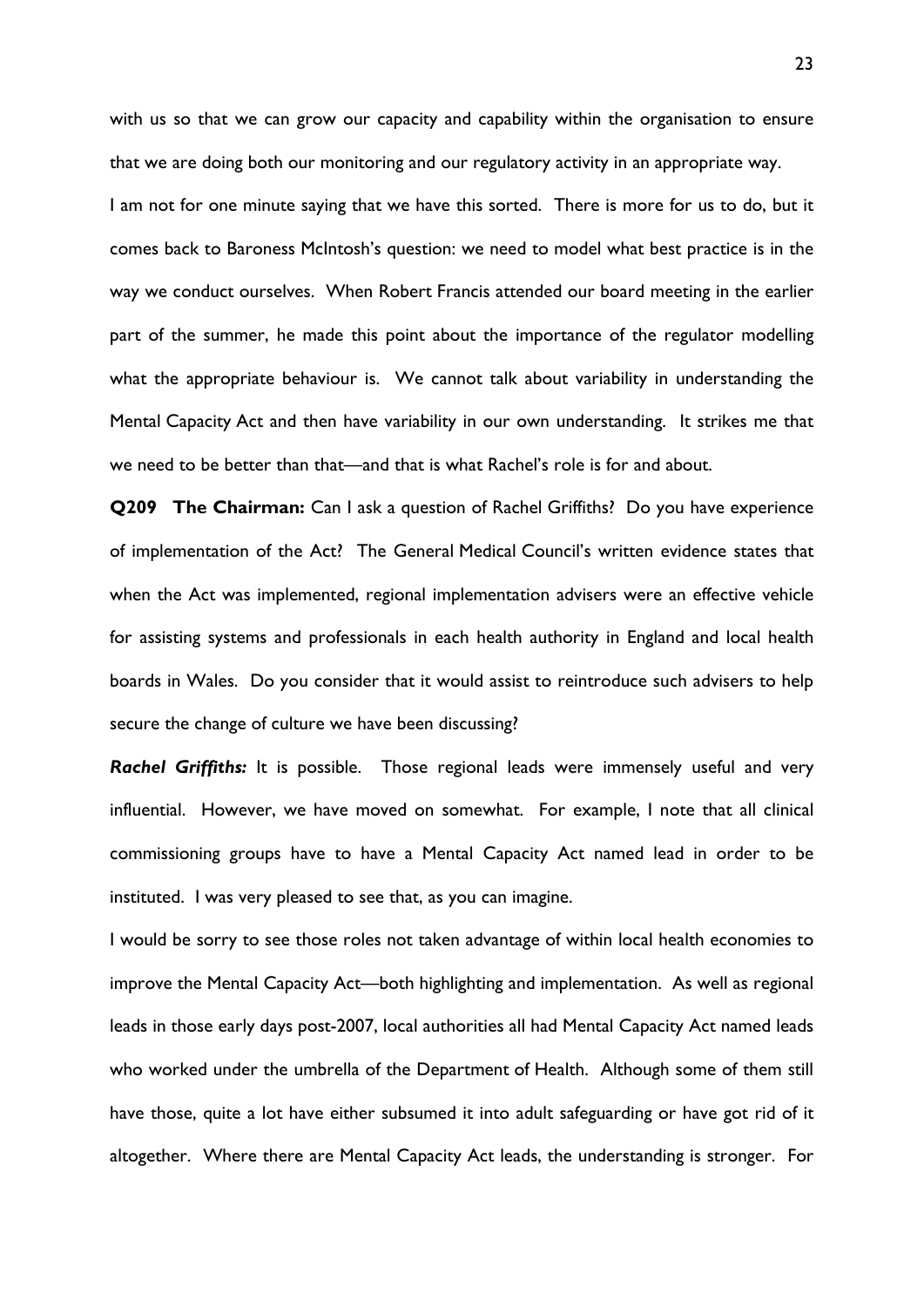example, I know that hospitals with MCA leads do demonstrate more of an understanding of appropriate practice.

**The Chairman:** Thank you very much for your evidence. It has been very helpful.

### **Examination of Witnesses**

**Paul Buckley**, Director of Education and Standards, General Medical Council, and **Marc Seale**, Chief Executive and Registrar, Health and Care Professions Council

**Q210 The Chairman:** Good morning. You were present during the previous session, so you have heard my warnings about broadcasting and transcription of evidence. Welcome to this second evidence session today. Can I start by asking the same question I asked of the previous witnesses? How does the Mental Capacity Act feature in the delivery of your functions, and how do you relate to each other and others with regulatory or inspection functions with regard to the Act? Can I start with Mr Buckley?

**Paul Buckley:** Thank you very much. The GMC's function is to protect, promote and maintain the health and safety of the public by ensuring proper standards in the practice of medicine. Our focus is on professional standards. It is largely in that role that we highlight the importance of the Act to doctors. It features in our standards work. It features in our educational work. We set outcomes in relation to undergraduate education, but also we approve postgraduate curricula that refer to the Act and the importance of understanding it. It features in our education work and it also features in the outreach work that we do where we engage with the profession. Ultimately, of course, it may feature in our fitness-topractise determinations where we are taking action where there has been serious breach of good medical practice. It is very strongly reflected in our functions.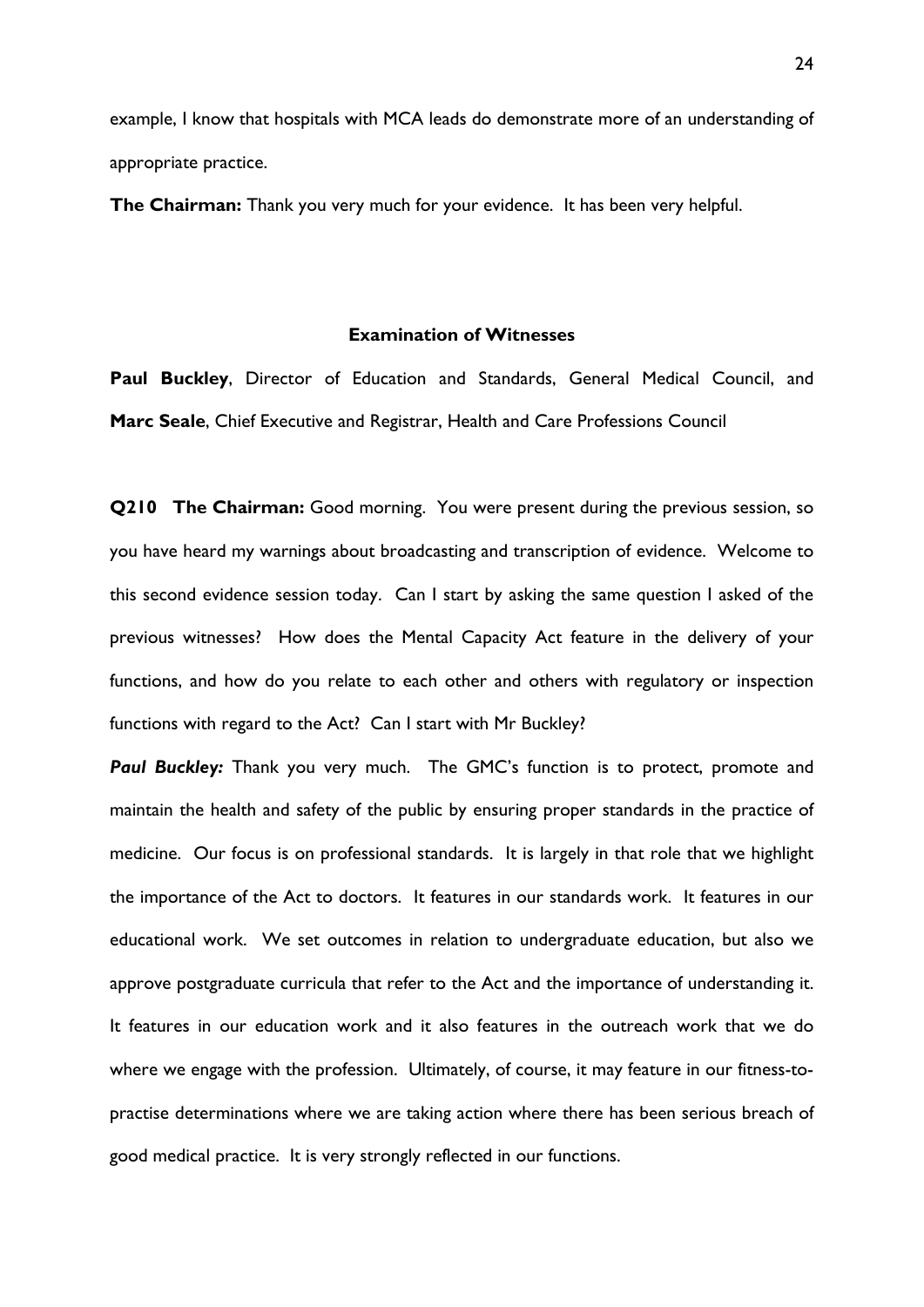In terms of how we relate to other organisations, you heard from David Behan about the memorandum of understanding that exists between the CQC and the GMC. There are opportunities for exchanging of information where the need to do so arises.

*Marc Seale:* In relation to the Health and Care Professions Council, there is a strong interrelationship. Firstly, we are a regulator of individuals and we set the standards of education and training for those individuals. We are essentially the systems regulators of university programmes, and we require the universities to ensure that graduates who are coming onto the register meet the required standards and proficiency. That includes an understanding of the legislation relevant to their particular profession.

As a regulator of around about 320,000 individuals, we expect all of those individuals, whatever profession they are from, to have an up-to-date understanding of the relevant legislation. We expect those individuals to be up to date. If they are not and if there are complaints or allegations they are not meeting those standards, we pick that up in our fitness-to-practise process.

This is also very important in terms of what we do as a regulator in relation to our communications. We spend a lot of time meeting and talking to the universities, talking to employers and actually meeting individual registrants. We would expect, as an organisation, to discuss any problems with all three groups to see whether there is a problem out there and, therefore, whether we need to adjust our standards. There is a loop between setting standards, approving university courses, running fitness to practise and, as a regulator, going back to those individuals and making sure those standards are adhered to.

**Q211 Baroness Shephard of Northwold:** This question was also asked of the earlier witnesses. The failings of hospitals and care services, as we all know, have received huge publicity recently. In your view, to what extent is the apparent failure to implement the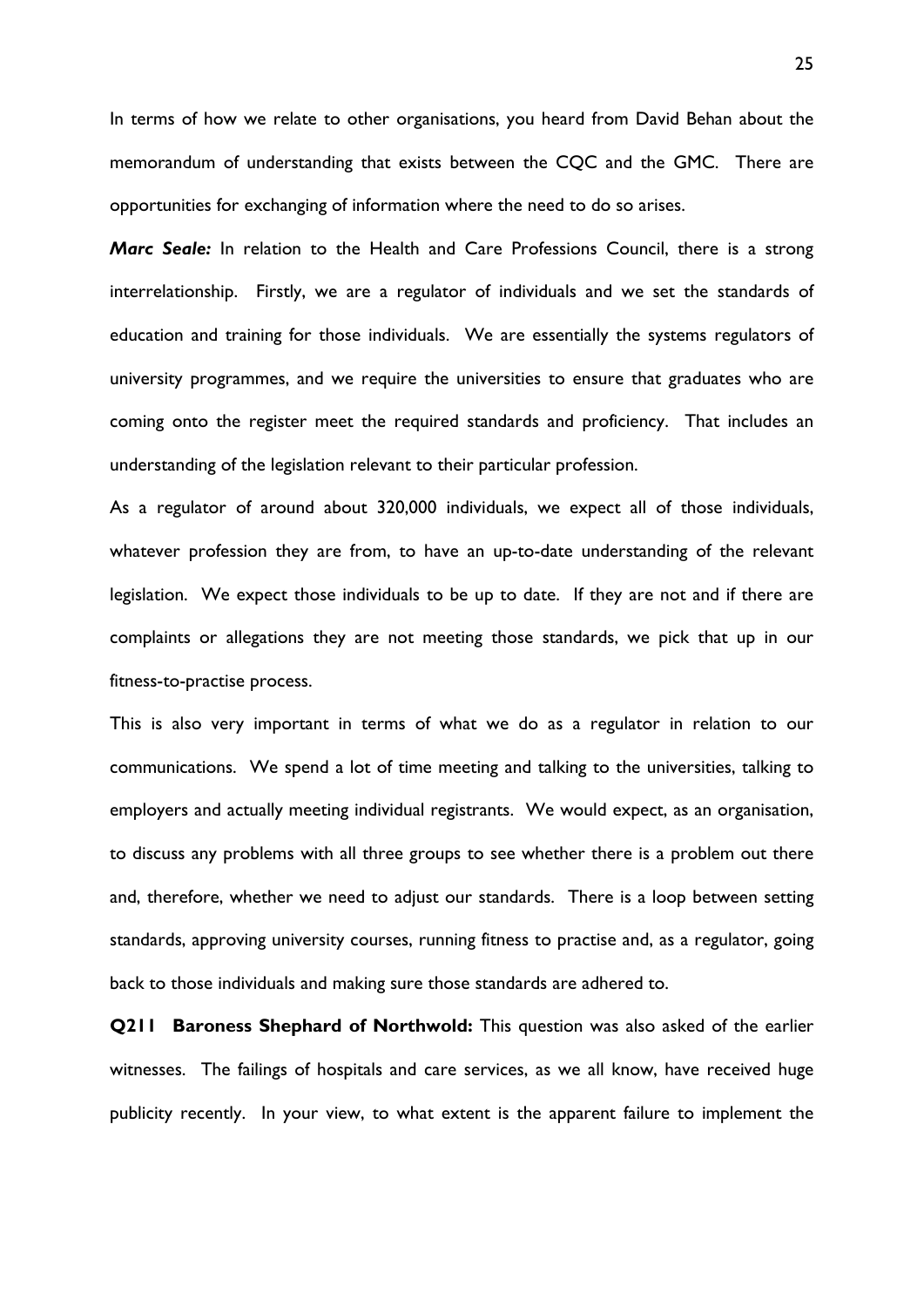Mental Capacity Act in these settings the result of wider failings in healthcare professional and care standards? Is it symptomatic, in other words?

**Paul Buckley:** Perhaps I could start with that. Yes, there is a connection. Similarly to Mr Behan, we would start from the point of view that the primary failing is in relation to professional standards. The failure to understand or apply principles within the MCA is a symptom of that more fundamental professional failing. The primary failing is not in relation to the Act itself. It is one removed from the underlying professional failure to act in accordance with the standards that we set. Clearly, however, there is a relationship, because if the importance of the Act were properly understood, perhaps we may not see some of these failures that have been so well documented, not least this year.

*Marc Seale:* In relation to the professions that we regulate, so far we have not been involved in the recent debacles that have come to light. However, as a regulator you must never be complacent. Just because you have not detected something does not mean it is not there. It might mean that you do not have the systems and processes to detect it in the first place. That is very much the philosophy of the way we run the HCPC.

You also have to divide the world very much in terms of professional regulation. The professional regulation we run in the UK generally is very good at training highly competent individuals who come on to the registers; the vast majority meet those standards throughout their professional careers and deliver fantastic care. There is a very small minority of individuals who do not. In terms of what we do, we pick those individuals up in fitness to practise. Again, what we are looking for is whether there are themes. Are there things going on amongst professionals? We then have to go back to the universities and the professional bodies and increase those standards. Standards are at the heart of professional regulation.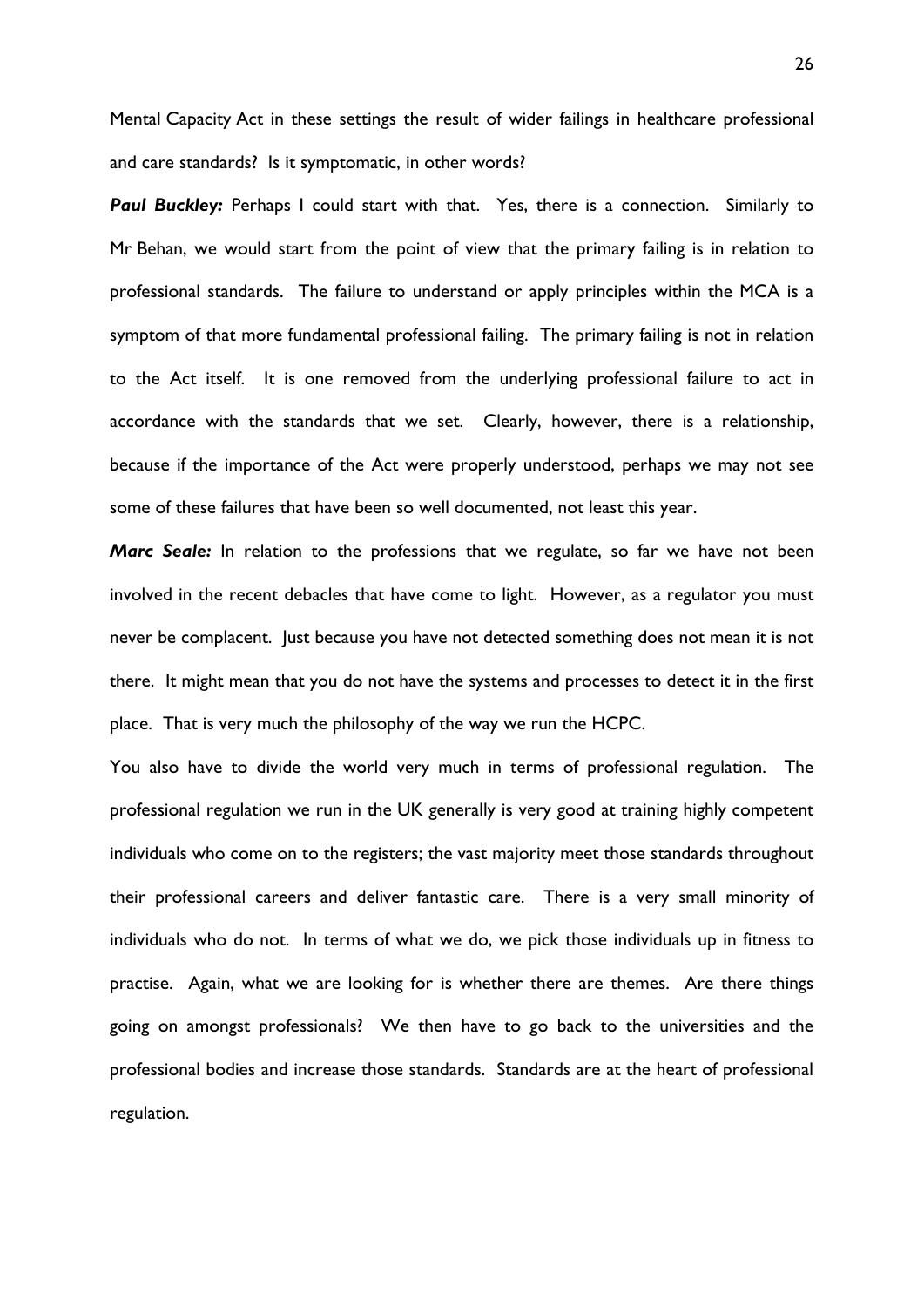However, we have to be acutely aware of the issue of more and more of health and care being delivered by non-professionals. This is a good thing because the cost of that delivery is better. It is more efficient, and as a regulator we absolutely support that, but unless you have statutory standards—particularly standards of education and training—there is no way that you can hold these individuals to account and stop them moving around. If you move, particularly, into the care arena, we as a regulator are very adamant that statutory regulation of one sort or another should be brought into that area. Until that is done, there is a missing piece from the jigsaw and we will continue to be unable to do anything as a statutory regulator.

**Baroness Andrews:** Can I follow up on that? The weight of material and methodologies you put out in terms of guidance is obviously hugely significant and very important for the regulation of the profession. Mr Behan's evidence was that, although those frameworks were absolutely vital, what really counts is the quality of experience and the interchange between the patient, and the understanding that the professional has of a condition, whether it is a communication difficulty or whatever else. The question he asked was, "How do they know they are delivering the care required by the best application of the MCA?" What would you say that looked like in relation to the weight of stuff that you are producing in terms of standards, regulation and identifying failure? Do you agree with him about that?

**Paul Buckley:** One of the challenges that everyone faces in this area is the sheer amount of information. There is an intimidating amount of information that doctors and—I am sure other healthcare professionals feel they may need to be able to get to grips with and assimilate, if they are to be effective. One of the things that we have tried to do is boil this down to a few simple principles and make those accessible to doctors in a way they can really engage with. We are in the middle of a huge programme of work to try to become more effective at that. However, we know from research we have done that one of the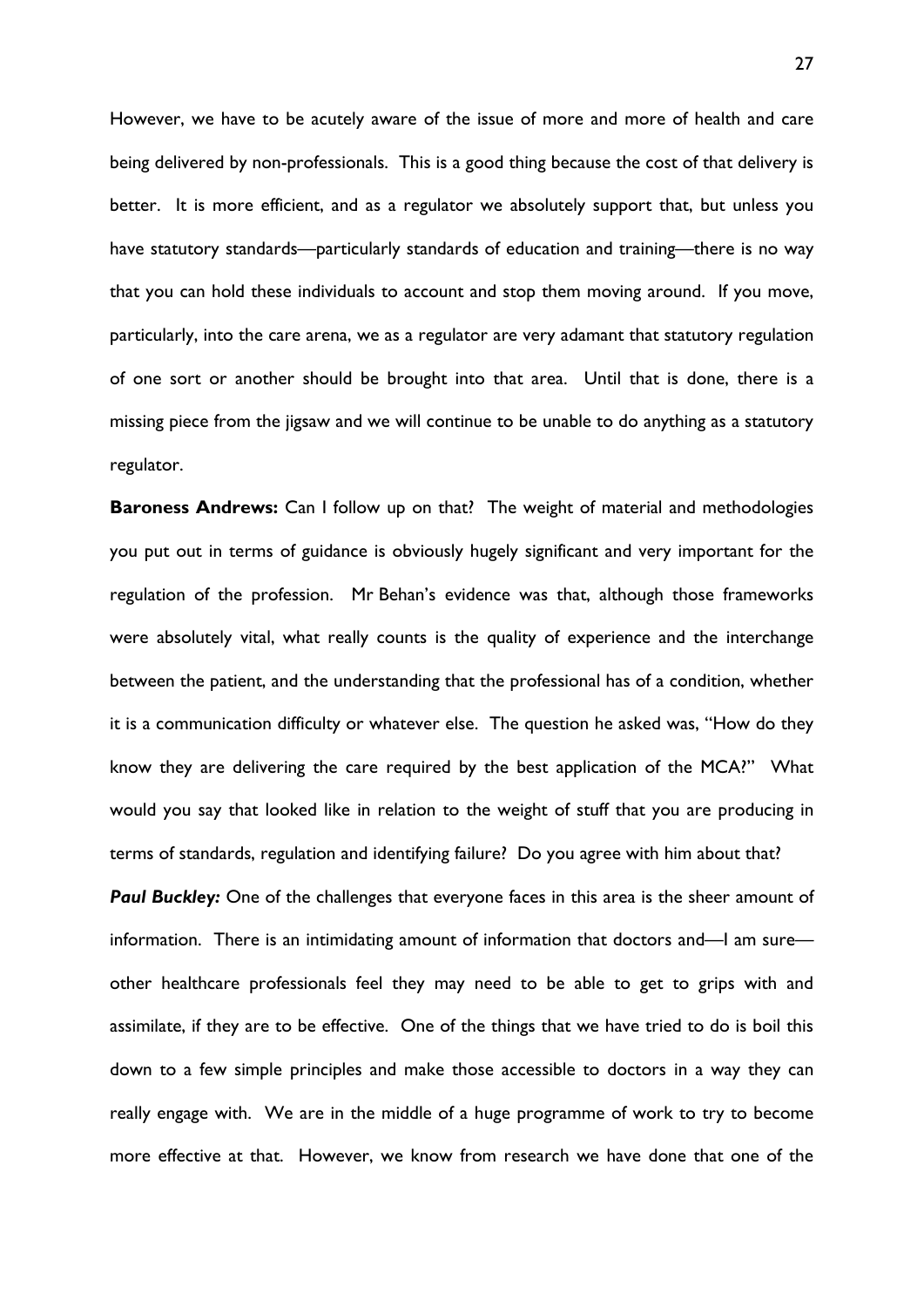barriers to effective practice is sheer information overload. Rather than presenting doctors with a tome on the Mental Capacity Act, what we are trying to do is simplify and find ways, perhaps through new technology and other means, of engaging doctors in some of the simple principles they can feel confident on. If they can base their practice on those principles, by virtue of doing that they will be on the right side in terms of the MCA and other pieces of legislation.

**Q212 Lord Alderdice:** You have both talked about the importance of undergraduate as well as postgraduate education and training. One thing that has become apparent in the evidence we have received is that when it comes to psychiatrists there is a reasonable understanding of mental capacity, but with general practitioners and others it is less impressive. I am a little puzzled why the GMC does not seem to require that all medical schools have a professor of psychiatry, so that that side of understanding—not just of the Act, but of the approach—is imbued in young doctors in their training and not left to postgraduate. In some cases, where there has been a professor of psychiatry for 30 years or more, it has been abandoned in recent times—yet this is an area where the GMC has a very important and powerful role.

**Paul Buckley:** Our approach has been to set outcomes but to allow some flexibility in the way that medical schools deliver on those outcomes. We do have a specific outcome in relation to assessing a patient in relation to a capacity issue. We are very clear that any medical student graduating needs to be able to do that. How the medical school decides to arrange themselves and what people they employ and so on is—we have taken the view—a matter for them. We are absolutely clear about the outcome that we are seeking.

We do know, from anecdotal evidence, that many new graduates find this an enormously challenging and worrying area of practice for them. We are looking at the impact of our guidance in the new *Tomorrow's Doctors* at the moment. One of the questions we are asking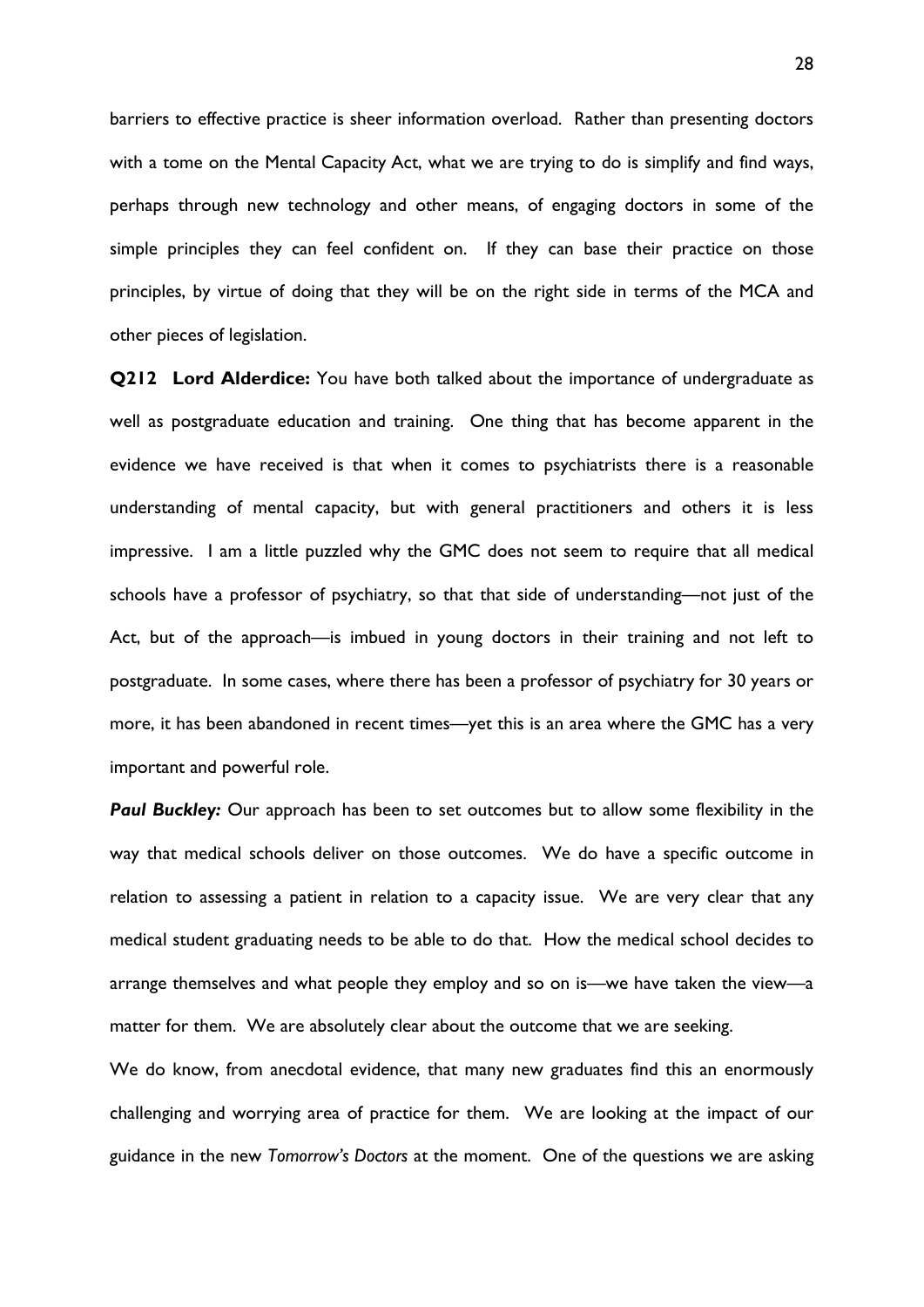the research team to look at systematically is this question of how confident graduates feel about practising in relation to this outcome, because we would like to have greater evidence than the anecdotal evidence we have. There is an issue, but we are very clear on the outcome we are seeking, which is a mandatory outcome for all graduates in that area.

**Q213 Lord Turnberg:** You told us, quite rightly, that your main role is in education and training, development of curricula and making sure standards are high and then, at the end of the day, when someone fails, holding them to account. However, what we keep hearing all the time is that the Mental Capacity Act and its practice require a change in culture. Do the regulators have a role in changing the culture and, if so, how?

**Paul Buckley:** We certainly have a role in promoting a partnership culture between doctors and patients. That is something the GMC has been doing for some 20 years or more. We also have an outreach programme, as I mentioned at the beginning, where we are going out to doctors to engage them in conversations about good practice and our principles. Yes, we do have a role to play in changing culture and we are actively seeking to become more effective in doing exactly that.

*Marc Seale:* On this whole issue of culture, I use the phrase in relation to organisations. My experience of being a chief executive is that, if you want to change the culture of an organisation, it is a very slow and incredibly challenging process, which takes decades rather than weeks or months. However, the role of the regulator is fundamental in the concept of professionalism: our expectations, as citizens and society, of what we expect a professional to do and how to behave in certain situations. Our role is absolutely critical in ensuring that professionalism is taken up by those individuals going into the programme.

For example, about 20% to 25% of our complaints come from professionals who are concerned about the performance of their fellow professionals, which is one of the core things that professionals do. We have to ensure that those individuals not only set their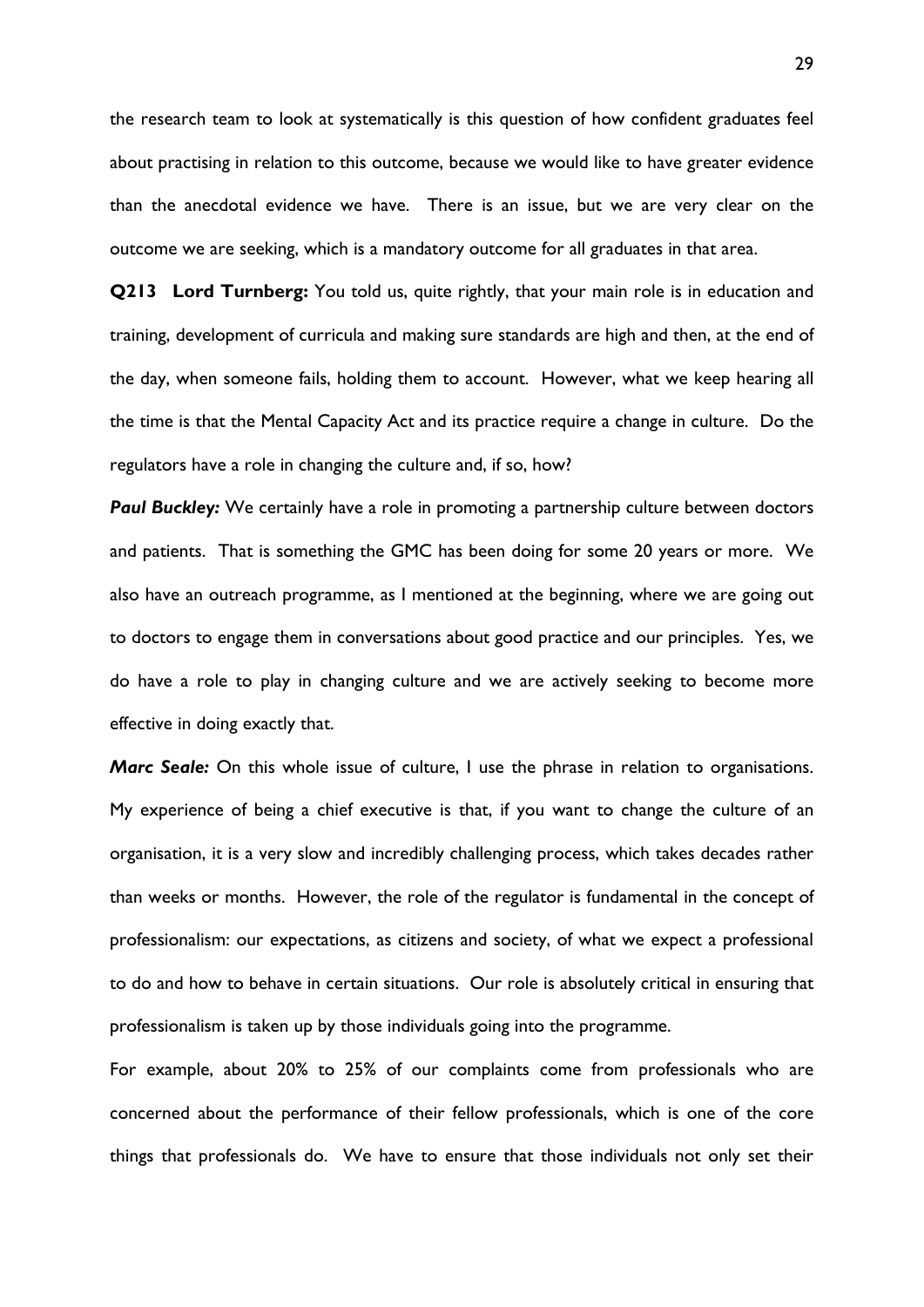own standards but require their fellow professionals to meet those standards as well. We have a big role in that relationship and how those individuals behave in particular organisations. I am not sure that we have a direct influence on the way the culture of those organisations develops or is controlled.

**Q214 Baroness Hollins:** May I ask a supplementary question? I wanted to follow up on Lord Alderdice's question in the context of culture. It seems to me that the culture in medical schools is actually part of the problem. We keep hearing that doctors are not very good at this. It is all very well for it to be an outcome, but I wonder whether, in line with your idea about reducing things to basic principles, you could actually advise medical schools on those schools where they are more effective at producing those outcomes. They might find their priorities are in the wrong place in terms of whom they are employing, because medical schools are focusing more much on their research outputs than their teaching outputs. That would be my possible criticism of your approach.

**Paul Buckley:** All medical schools will have areas of strength and areas where they need to develop what they do. In relation to the overall issue around education and training, it has taken some time for the system to catch up with the fact that we have an ageing population whose needs are changing. As it happens, this very morning an important report has been published, *Securing the Future of Excellent Patient Care,* about the future shape of training in medicine in the UK by Professor David Greenaway, the Vice-Chancellor of Nottingham. One of the things that report says is that we need doctors, as they come through, to be much better equipped to deal with patients in the round in a more holistic way and to be skilled not just in their individual specialty but a broader range of professional competencies, which will enable the kind of personalised care that Mr Behan was referring to.

You are right to pose the challenge to the regulator. I guess what I would say is that the system is responding—albeit perhaps not as quickly as everyone would want.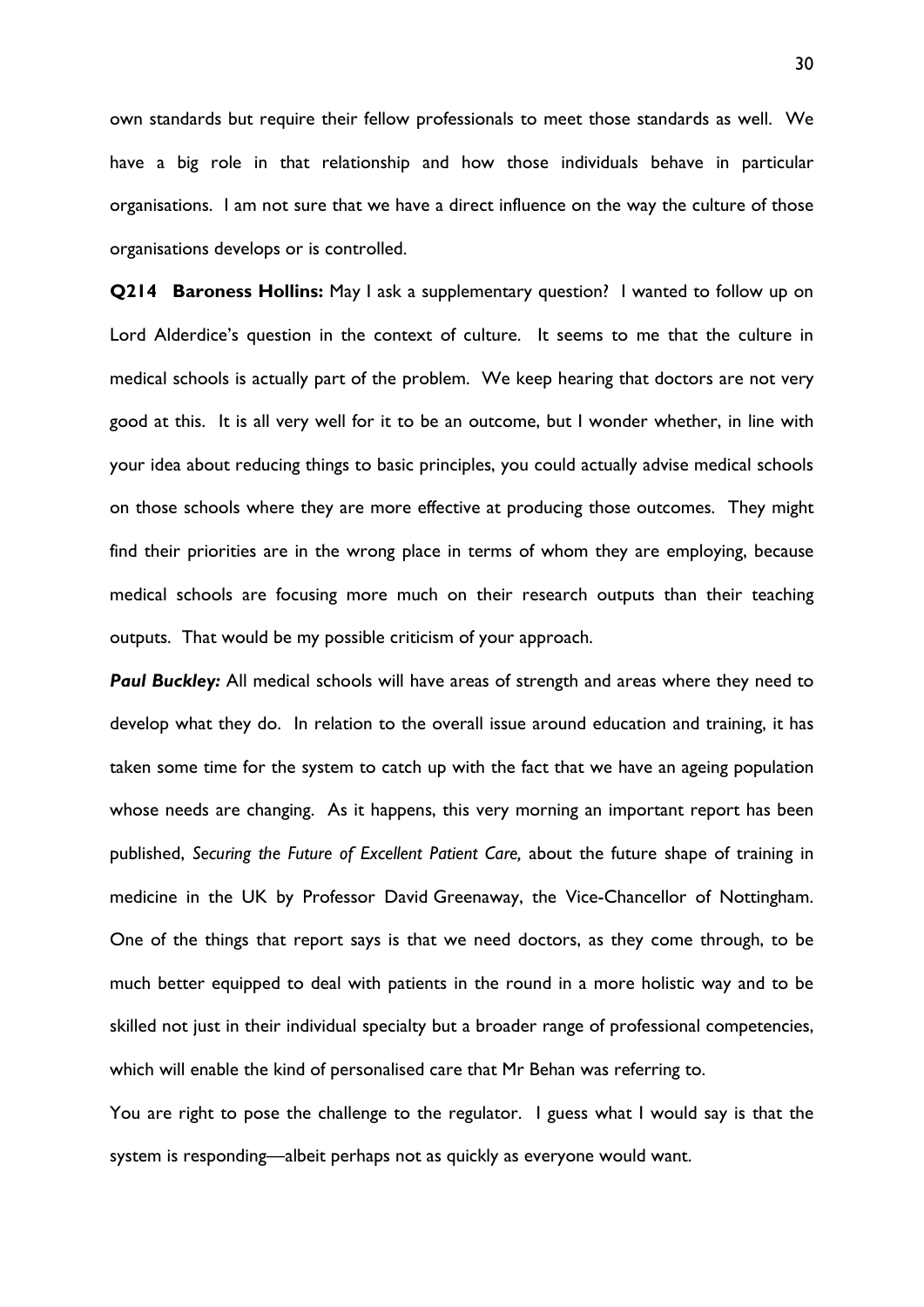*Marc Seale:* Could I add an important point that I have not mentioned? For any professional, it is not only about your initial education. It is not a case of, "That is it; get on with it," and then you work in a particular area for 40 years. The whole concept of continuing professional development—the idea that you should refresh, renew and expand your education throughout your career—is a vital role that regulators have to play. Without that, there will be problems. As a regulator, we require registrants to undertake what we call continuing professional development. We audit them and we expect those individuals to improve throughout their career. The challenge is that you can start off as somebody who has literally come off a programme of physiotherapy on day one and know a little bit about everything; 30 years later, you could be a Nobel Prize winner in a particular area of genetics as a clinical scientist. It is not just a question of keeping up to date with the basics of what you do as a professional, but also, if you have specialised, you must make sure you meet those standards.

As a regulator—not just in the UK, but across the world—one of the big challenges we have is ensuring that those professionals maintain and enhance their professionalism and those standards throughout their career, not just focusing on the initial dollop of education they get when they are in their late teens and early twenties.

**Q215 Lord Faulks:** Mr Buckley, you say in your evidence that, for the most part, the Mental Capacity Act reflected what was enshrined in good practice. You also say that the feedback you have in medical settings is not systematic; it tends to be somewhat anecdotal. There are two things I would like to ask you. Firstly, albeit that this is somewhat anecdotal, can you give us particular examples where you think there is some evidence of doctors falling short in their application of the Mental Capacity Act? Is there a particular area? I will declare an interest here or make the admission that I am a lawyer. The second question is this. On a number of occasions, doctors are asked to help the court on the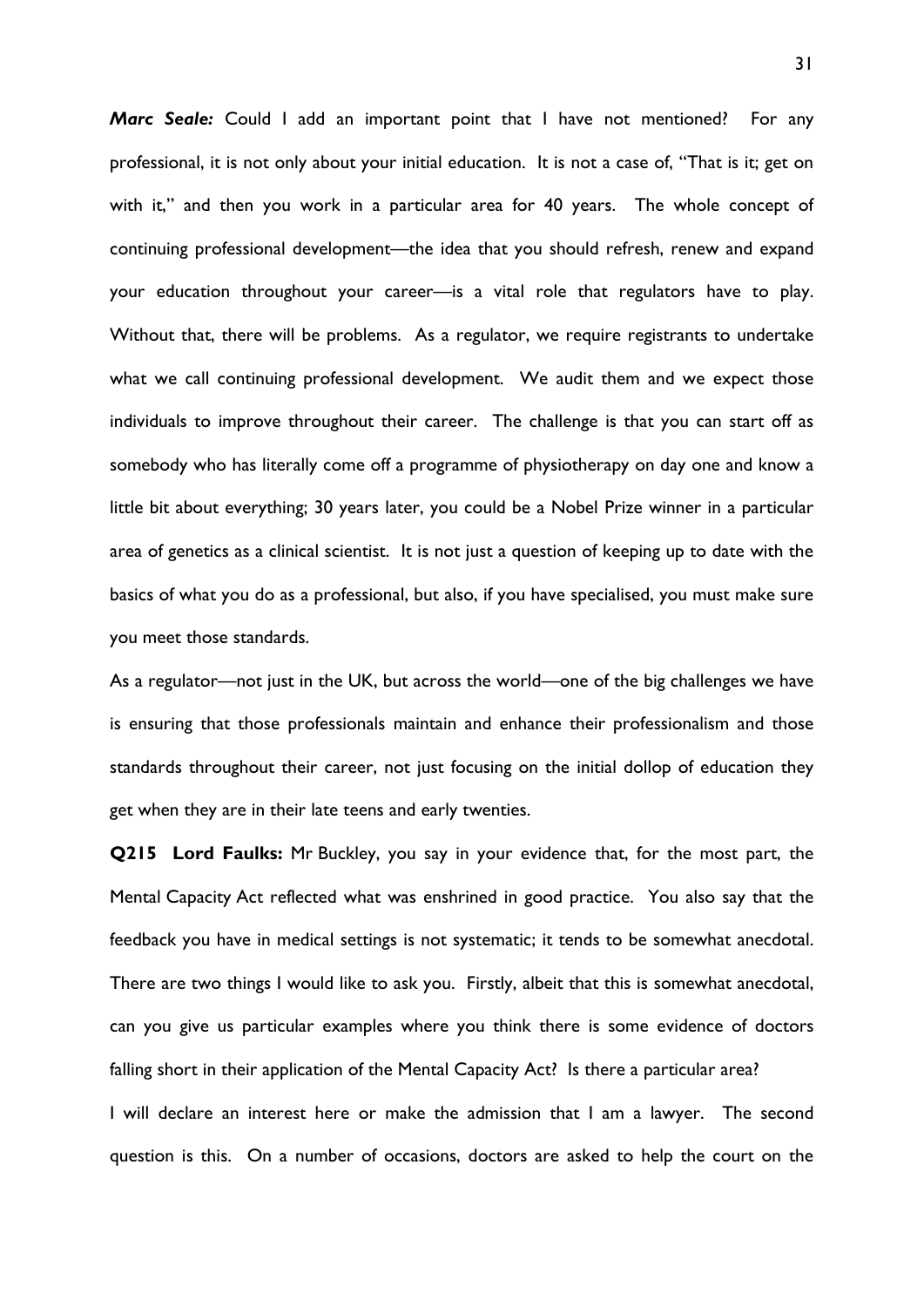question of capacity, but courts are uncertain as to which sort of doctors should be giving that evidence. Do you think all doctors should be able to assist the court with capacity? What do you think about either of those two points?

**Paul Buckley:** On the first point, as to what areas doctors find difficult, the whole area of treating patients with learning disabilities is one that doctors have, from time to time, struggled with. Certainly, the discussions we have had with, for example, Mencap, have highlighted the fact that there are some real challenges for doctors in providing effective care for that group of patients. That is one of the reasons we have developed particular learning materials and a special part of our website that is devoted to good principles around the care of patients with learning disabilities. That is one thing that we are doing to try to address that gap.

In relation to the second point, there may have been a tendency in the past to think issues around capacity were for particular specialties. If you were in another speciality—not psychiatry or care of the elderly—it was perhaps not so much of an issue. Certainly, however, I was very struck by a statistic in the report from the Royal College of Physicians of London last year, which pointed out that one in four inpatients in hospital has had a diagnosis of dementia. What that underlines is that these issues around capacity are issues for all of the medical professions who are in contact with patients—not for particular specialisms. That is why the shape of training review report, which I referred to earlier, is so important in saying to the profession, "These are issues for all doctors, not just for particular groups."

On the particular issue of who should give evidence in court, all doctors need to understand what is required in terms of assessing capacity, because that is something any doctor in touch with patients might need to be able to deal with. Whether that would be appropriate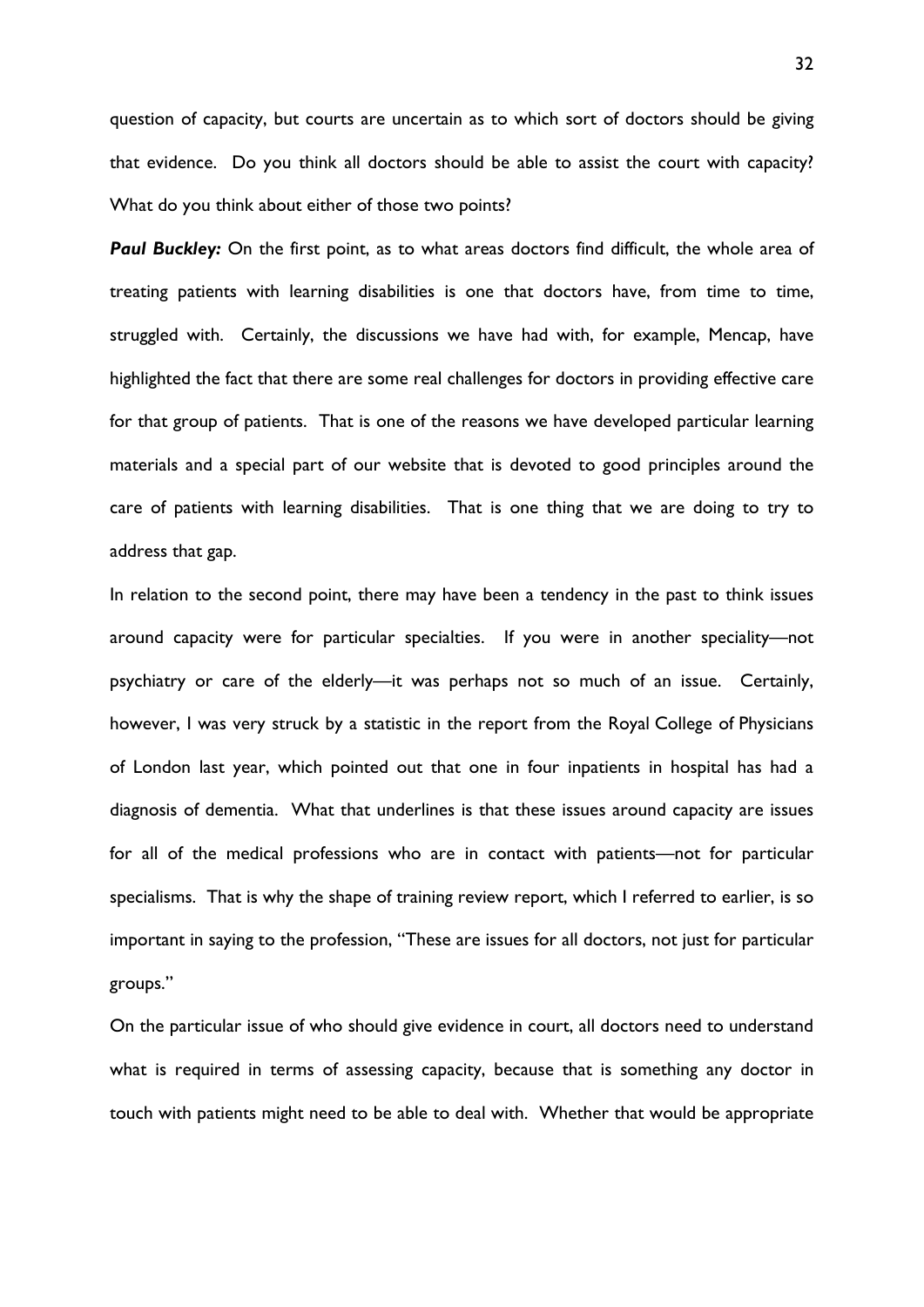in terms of expert witness evidence, I do not think I am probably best qualified to pronounce on.

**Q216 Lord Swinfen:** Mr Buckley, you report that you receive enquiries from IMCAs and IMCA providers, which suggests that some doctors are fully informed about the IMCA entitlements of patients. As a professional regulator, how do you respond to such enquiries? *Paul Buckley:* In terms of the immediate enquiry, we will point the enquirer to, for example, our guidance on consent and what is said in that document reflecting what is in the MCA. They are then clear that the professional regulator does regard this as an important issue and that we have issued guidance to the profession on it, and that then empowers them to go back and have the conversations that they need to have, understanding where we are coming from. That is the first thing that we are doing in terms of the immediate enquiry.

In terms of the broader programme of work, as I said, we are reaching out. We have this new network of regional liaison advisers, who are now offering workshops to doctors in response to demand. Consent is one of the areas where there is a demand for their services. This is not the MCA specifically, but the issues around consent, which, of course, are reflected in the MCA. Our colleagues have delivered well over a dozen workshops to several hundred doctors in this year alone. There is enormous demand for doctors to understand what their responsibilities are and, going back to my earlier point, to try to communicate this in a simple way so that they can immediately see what it is they need to be doing. One of the challenges for us is to see how we can harness new technology and deliver information to doctors in a way they can readily understand. Those are the two things that we would do in relation to your point.

**Q217 Baroness Barker:** When we received evidence from other medical bodies such as the BMA and, in particular, the Royal College of General Practitioners, they flagged up to us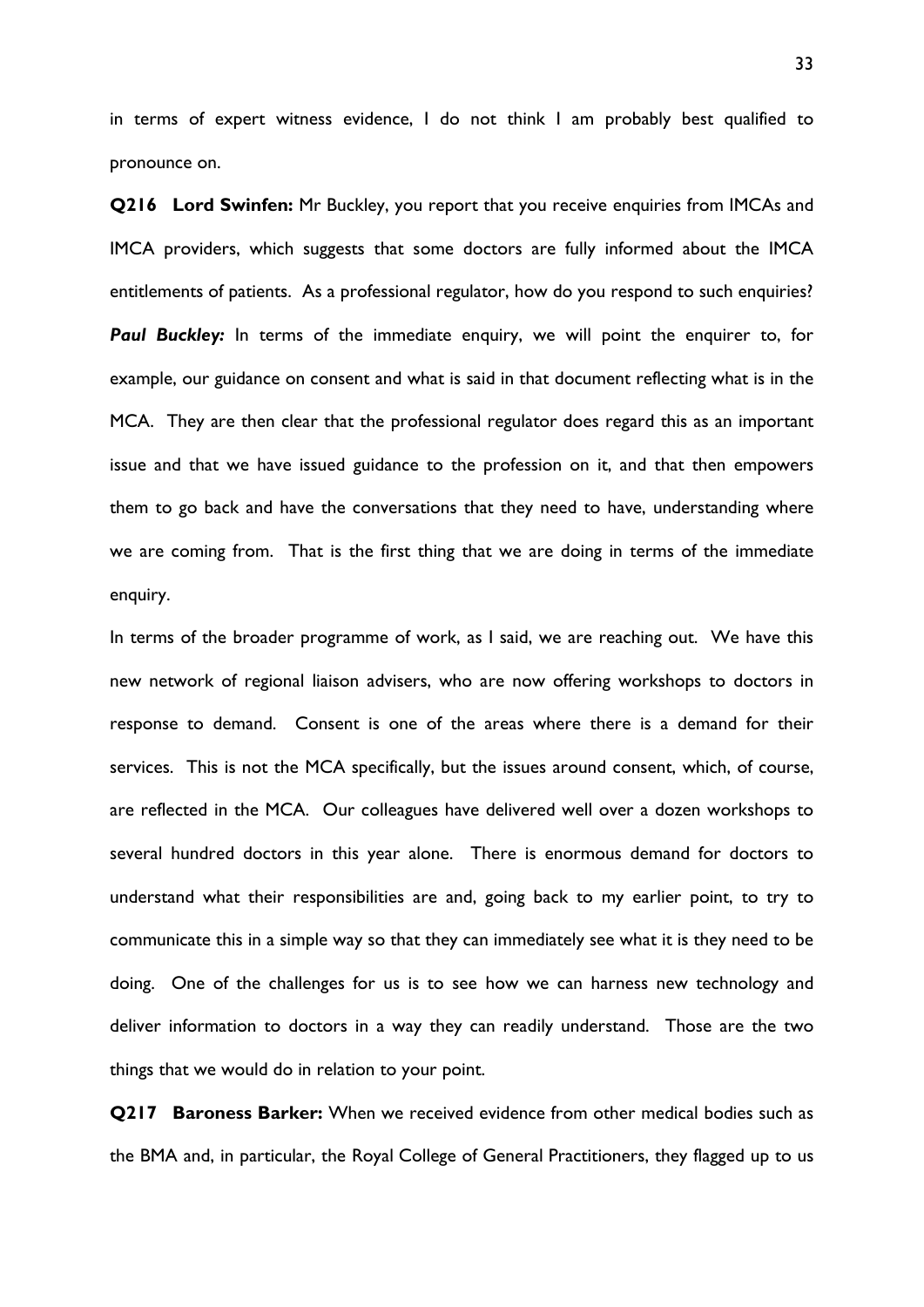that your colleagues in general practice have a particular problem when it comes to involvement in assisting people with advanced decisions, because they do not know the status of their involvement. Crucially, however, they do not know how that decision will be communicated through the system. I wondered if we might ask you—not necessarily now to respond to us. You might talk to us, or do a written submission, about how your work and the work of other people like the RCGP might work together for the benefit of patients. **Paul Buckley:** I would be very happy to provide a submission on that. We are working closely with the RCGP over their proposal to extend the length of their training from three years to four years. One of the reasons they are seeking to extend the length of that training is so that there can be better coverage in the curriculum of this sort of issue.

*Marc Seale:* May I make a couple of points? On this question around standards and guidance, as a regulator, if we were getting lots of questions on guidance it would seem to indicate to us there is a problem in terms of how they are written or constructed. Your standards and guidance must not be set in concrete, because the profession is developing on almost an hourly basis.

We have a constant Forth Bridge-type exercise where we are revising our standards on a three-year cycle. For example, if there are a lot of questions from a profession and they do not understand what they should do, we would revise our standards or guidance—or, indeed, if, for example, you were to come up with a suggestion or recommendation in terms of what should be included in our standards, we would go round a route of consulting on those and making sure they are fit for purpose.

In terms of advanced decisions to refuse treatment, that is actually one of the areas where, in fact, we are aware of a potential issue out there in relation to the professions that we regulate. It is very much to do with the context of where some of our professions work. In relation to paramedics, they can be in situations—I am aware of one of these situations—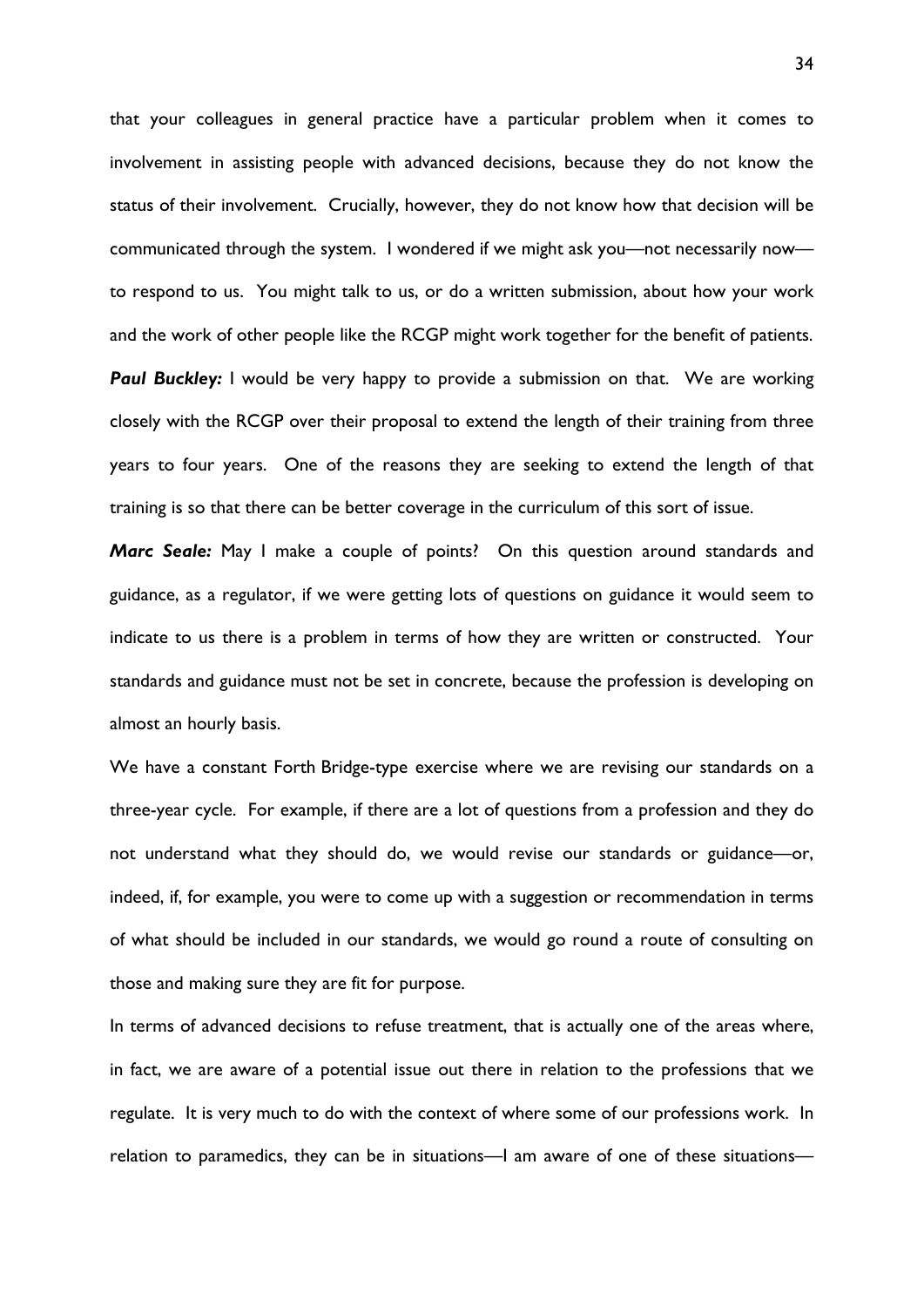where they go to a house late at night and there is an individual who has had a heart attack, and there are very distressed relations who are saying, "We have this document that tells you what to do." The paramedic has the dilemma: "Do I get on intervening and trying to deal with that patient, or should I sit back and read this 20-page rather legal document about what I should do?" Our advice has been that what they should do is get somebody to phone back to the ambulance station and read out what the document says while the other individual gets on treating the patient.

In certain contexts, we do have issues like that, which go back to the legislation. However, as I said, if it becomes a big issue, what we would do is change our guidance to the individuals that have to use it.

**Baroness Andrews:** May I pursue what you have just said about the potential for four-year GP training instead of three years? This has come up before. Is it being driven in part by the changes in demography and the whole shape of health and care services having to shift towards an older population, where these issues will become much more dominant, or are there other factors? One of the issues, following the earlier evidence, is to what extent the notion of personalisation involves a different professional attitude and different professional skills. We had the debate earlier about whether it was attitude or skill; is this something that is going to be a greater part of GP training as well?

**Paul Buckley:** As I recall, the educational case for extending training in general practice was driven by three things. One was greater exposure to mental health as part of GP training. The second thing was greater exposure to paediatrics as part of general practice training. The third was a sense that those coming through newly on to the GP register were competent to do what they needed to do, but they were not confident about doing it. There was a strong feeling in the Royal College that in order to get general practitioners who were more confident, they needed to have a bit longer in their training programme to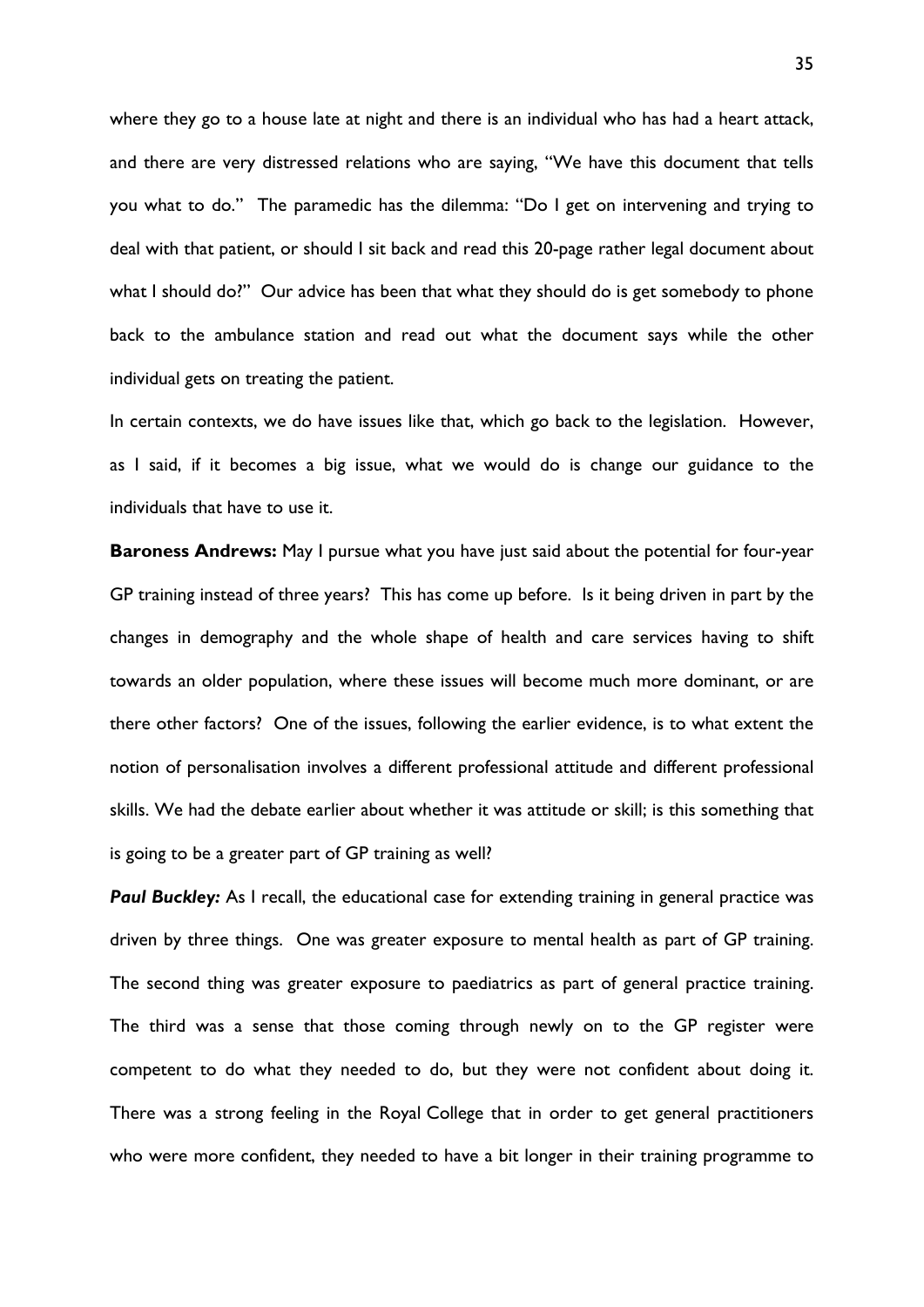give them a more secure basis on which to go on and practise. It was a combination of factors, but, certainly, mental health and its relationship to demographic changes is definitely a factor in that.

**Baroness Andrews:** It is a real opportunity for the principles and practices around the MCA to begin to be more embedded in general practice training, perhaps.

**Paul Buckley:** One could see that, yes.

**Q218 Baroness McIntosh of Hudnall:** Mr Seale, you probably heard the question Lady Barker asked of the preceding witnesses about this difficulty that we have seen arising in evidence of the MCA being used inappropriately occasionally—perhaps frequently—as a safeguarding mechanism, rather than an enabling mechanism. It is very easy to see why people faced with a potentially difficult situation where risks are involved might take a rather risk-averse approach to how that situation is resolved. As regulators, how do you see your role in trying to ensure that the balance between avoiding disaster and enabling free decision-making is struck?

*Marc Seale:* The first thing is that we try to be an evidence-based regulator. If there is an issue out there, as a regulator we need to go and collect it, talk to our stakeholders, consult and find out what the scale of the problem is. To date, we have not seen any evidence there is a problem out there in terms of the professionals we regulate by looking at fitness to practise. Fitness to practise, however, is the safety net at the bottom of the system. Things have to be very bad before you get picked up by fitness to practise.

If the view of the Committee is that there is a problem out there, we would take it away and look to see what the problem is. We would then have to feed it back into either long-term education or, in terms of the short term, going to the professional bodies and, in certain circumstances, writing to every relevant registrant that we deal with. Again, because we are a multi-professional regulator, if you take some professions—I should not pick on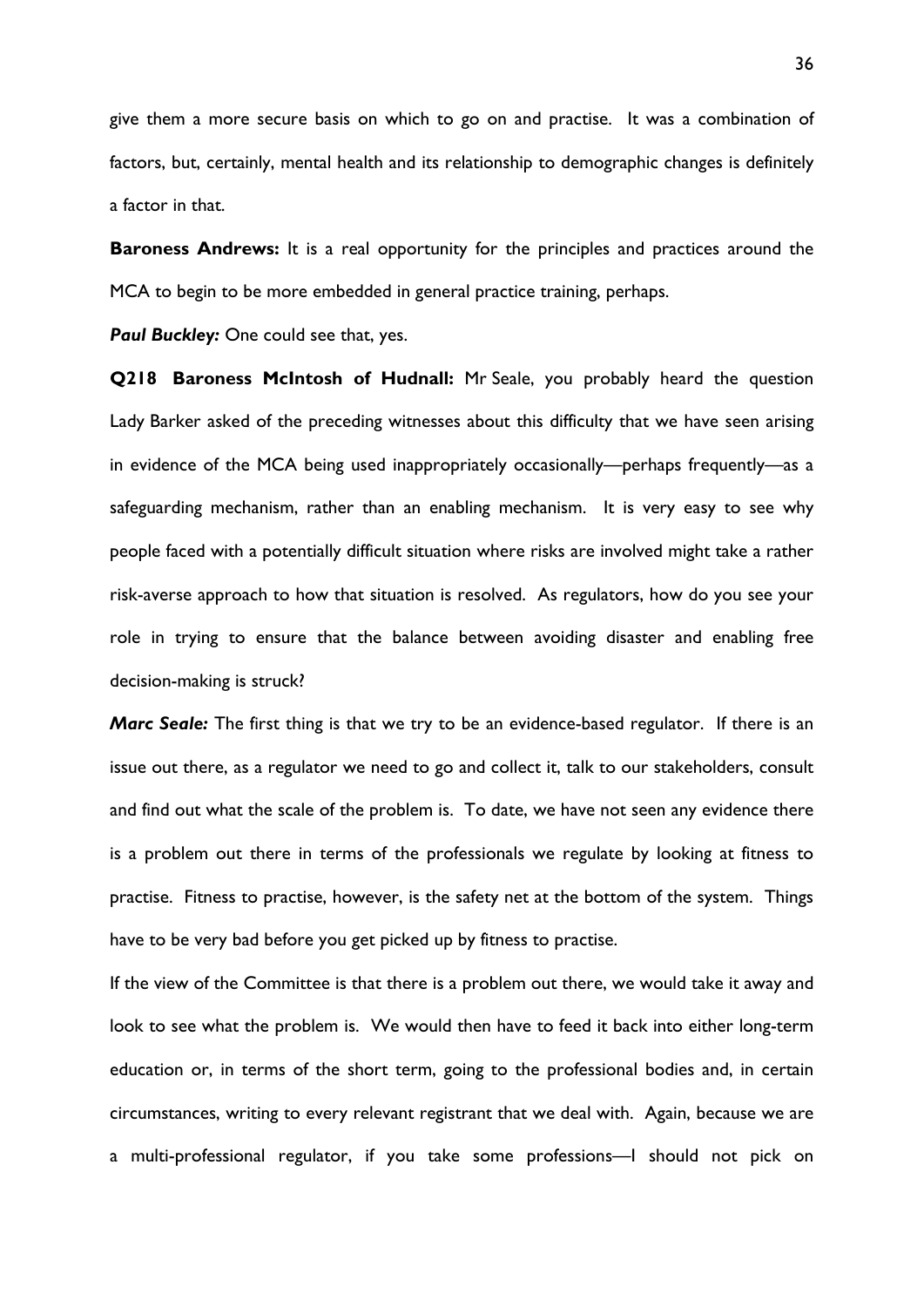professions—such as clinical scientists or biomedical scientists, it is potentially less of an issue than if, let us say, you are forensic psychologist working in a secure hospital.

**Baroness McIntosh of Hudnall:** I was struck by something Mr Buckley said a moment ago in response to Lady Andrews about the difference between competence and confidence; it is quite relevant here, is it not? In fact, people can know what they should do and still feel very uncertain about how they do it. Clearly, that can be addressed in training. However, going back to your earlier observations about continuing professional development, how do you model, through your regulation, to the people who are registered with you, what good continuing professional development might include and how you know when you have done it? This issue about making a difficult decision in a very volatile situation would be a good example, would it not, of where somebody's experience would be as relevant as their training?

*Marc Seale:* That is quite a complicated question; can I try to divide it up?

**Baroness McIntosh of Hudnall:** I am sorry.

*Marc Seale:* One of the key things in terms of the confidence of a professional is how long they have been working. There is a period for, let us say, the first two or three years somebody is on the register in which they might not be as confident as somebody who has been around for 20 years. Certainly, for example in Scotland they have a process called Flying Start, where they support newly graduated professionals into the system, particularly in the first year, when they can contact people; they can phone people up and actually get advice in terms of what to do. This is a really important stage in terms of making sure those individuals end up as confident professionals.

In the other area, there is a sense that the Holy Grail of regulation is this issue about how you ensure the continuing competence of individuals throughout their career. There are various systems—and this is not a UK problem; it is a global issue. First of all, what we have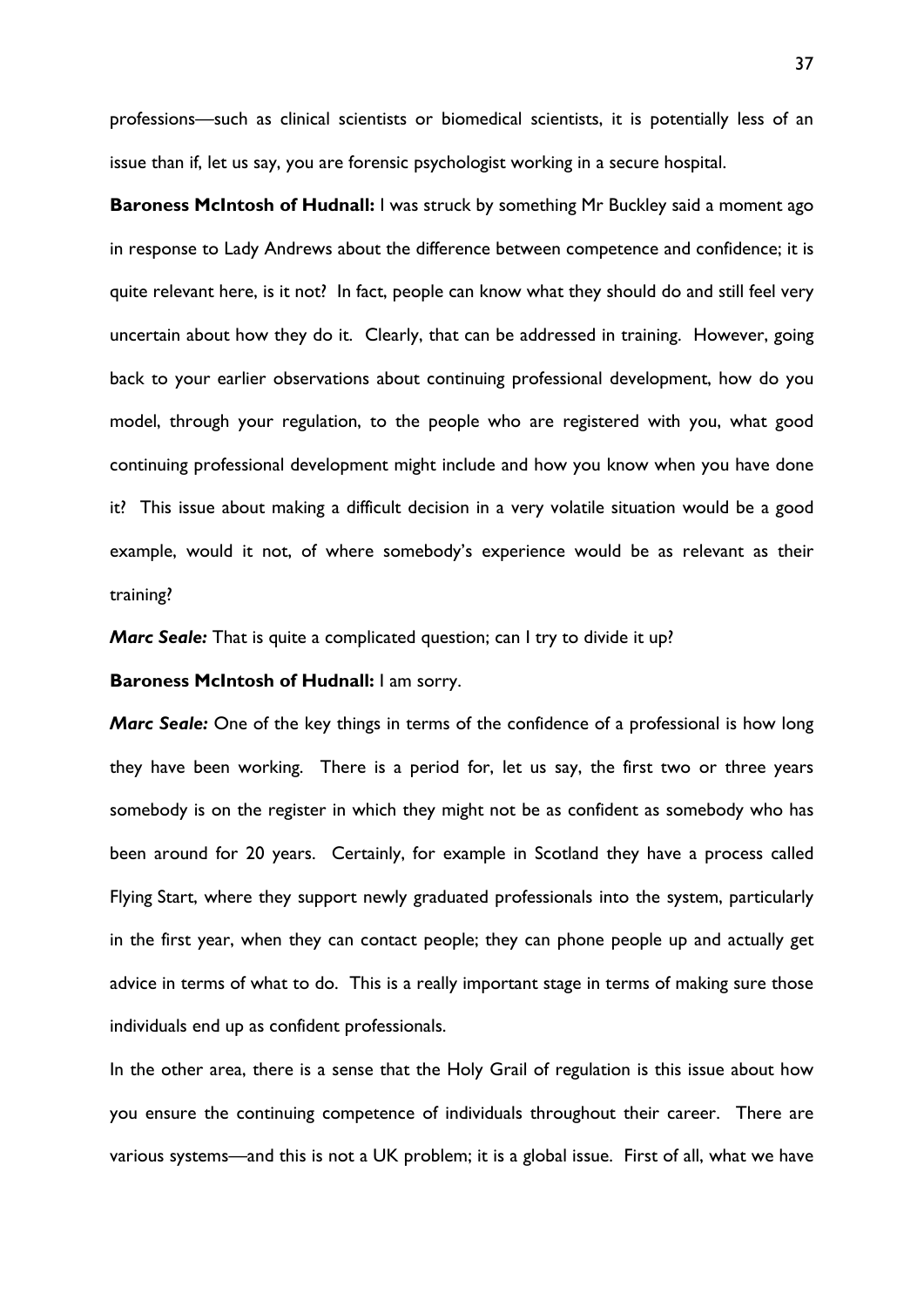to work out is what professionals should do throughout their career that enhances their practice and skills. We use a system called continuing professional development, and we allow the professional to decide from the portfolio of things what they need to do in terms of CPD. If they do not do the CPD, we can remove them from the register; we stop them from renewing their registration. There is a stopgap.

However, the question is this: does CPD actually reflect continual professional competence? If we wanted to, we could set up an incredibly system; we could ask each registrant to come and have a process, which maybe lasts for a couple of days, and run them through a system to say, "Yes, they are competent." The problem is the cost of doing that. There is the cost of those individuals turning up and the backfilling and all the other things you have to do. In a sense, no regulator anywhere has cracked that problem. Certainly, however, we are looking for a solution—though we have not come up with one so far.

**Q219 The Chairman:** Why do you not follow the Scottish model of the Flying Start in England?

*Marc Seale:* Again, one of the challenges of being a regulator is we regulate professionals across four different systems of the NHS—whether it is Northern Ireland, Wales or Scotland. Certainly, it is my observation as a regulator that Scotland is sometimes able to implement very quickly the systems and processes they have, because it is a much smaller system, and often quite radically in terms of how they deliver health and how they get their professionals on board. It is certainly something we think is an extremely good idea and, if we had the opportunity to speak to England, Wales and Northern Ireland, we would say, "This is a good idea; what do you think about doing it?"

**The Chairman:** Would that be something for the GMC or the BMA?

*Marc Seale:* I have enough challenges dealing with my own regulation to think of advising the GMC. That is your prerogative.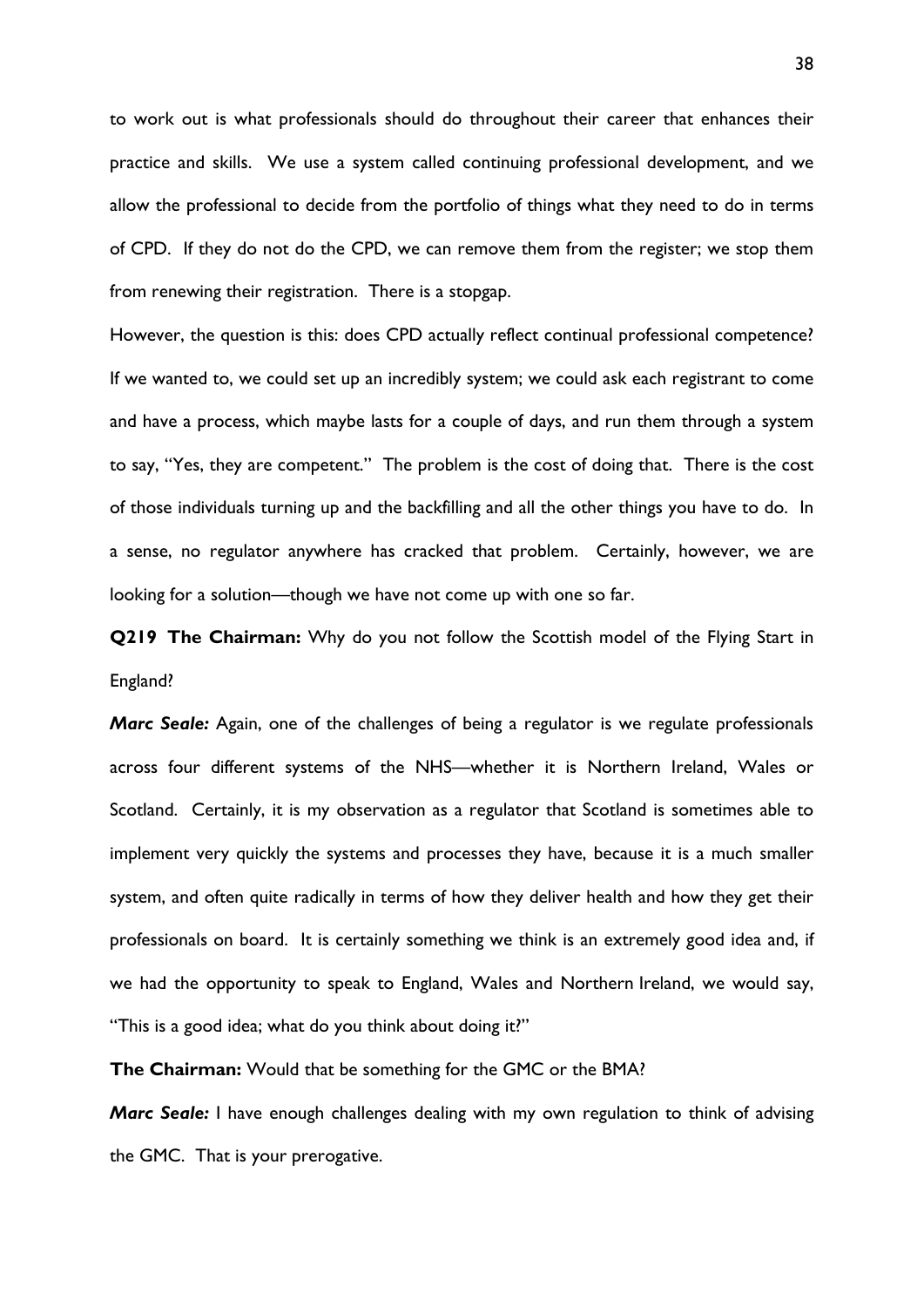**Paul Buckley:** There is an important point coming out of what Mr Seale has said in relation to the UK dimension. Of course, the MCA is legislation for England and Wales, but, as UK regulators, we have to talk in generic terms that fit with the UK dimension. One of the criticisms made of regulators sometimes is that people cannot see specifics pieces of legislation, like the MCA, reflected in them. That is because we often have to deal with legislation in generic terms. We are going to be looking at whether, in determinations that are relevant to practice in England and Wales, we could refer specifically to the MCA in order to give it profile so that, while reflecting the principles, we are also talking in terms of the specific piece of legislation that is relevant. This is a slight aside, but I thought it was important to mention that.

**The Chairman:** It just occurred to me that, if there is a system of encouraging new doctors, supervising them and helping them to give them confidence in the first year and beyond, it seems, in principle, to be quite a good system. I wondered if it had been thought of in England and Wales.

**Paul Buckley:** There are a number of programmes like that. For general practitioners they have something called a first-five programme, which is for the first five years after they get on to the GP register. In other specialties, there are things called clinical fellowships, which people may take after they are on the specialist register to provide them with additional support. This is something that is now recognised; the system is responding.

**Q220 Lord Alderdice:** I have one question for you, Mr Seale, and then a question for both of you. The submission by the GMC reflects positively on the Government's mental capacity implementation programme. Have professionals regulated by the HCPC had a similarly positive experience? To both of you, is there a continuing need for central or local points of support and advice on the MCA?